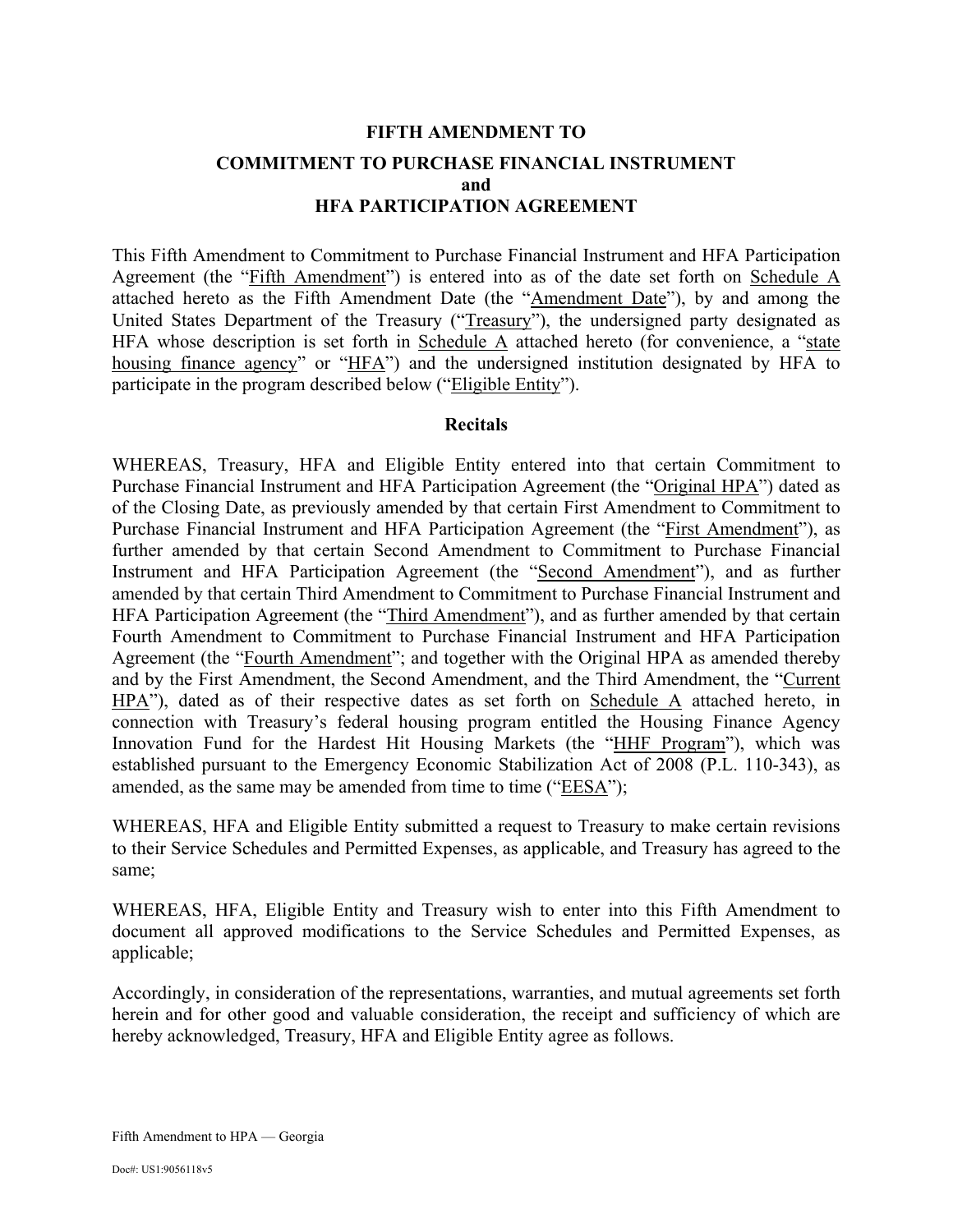#### **Agreement**

#### **1. Amendments**

A. Definitions. All references in the Current HPA to the "Agreement" shall mean the Current HPA, as further amended by this Fifth Amendment; and all references in the Current HPA to Schedules A or B shall mean the Schedules A or B attached to this Fifth Amendment. All references herein to the "HPA" shall mean the Current HPA, as further amended by this Fifth Amendment.

B. Schedule A. Schedule A attached to the Current HPA is hereby deleted in its entirety and replaced with Schedule A attached to this Fifth Amendment.

C. Schedule  $\overline{B}$ . Schedule B attached to the Current HPA is hereby deleted in its entirety and replaced with Schedule B attached to this Fifth Amendment.

D. Schedule C. Schedule C attached to the Current HPA is hereby deleted in its entirety and replaced with Schedule C attached to this Fifth Amendment.

#### **2. Representations, Warranties and Covenants**

A. HFA and Eligible Entity. HFA and Eligible Entity, each for itself, make the following representations, warranties and covenants to Treasury and the truth and accuracy of such representations and warranties and compliance with and performance of such covenants are continuing obligations of HFA and Eligible Entity, each as to itself. In the event that any of the representations or warranties made herein cease to be true and correct or HFA or Eligible Entity breaches any of its covenants made herein, HFA or Eligible Entity, as the case may be, agrees to notify Treasury immediately and the same shall constitute an Event of Default under the HPA.

(1) HFA and Eligible Entity each hereby certifies, represents and warrants as of the date hereof that each of the representations and warranties of HFA or Eligible Entity, as applicable, contained in the HPA are true, correct, accurate and complete in all material respects as of the date hereof. All covenants of HFA or Eligible Entity, as applicable, contained in the HPA shall remain in full force and effect and neither HFA, nor Eligible Entity is in breach of any such covenant.

(2) Eligible Entity has the full corporate power and authority to enter into, execute, and deliver this Fifth Amendment and any other closing documentation delivered to Treasury in connection with this Fifth Amendment, and to perform its obligations hereunder and thereunder.

(3) HFA has the full legal power and authority to enter into, execute, and deliver this Fifth Amendment and any other closing documentation delivered to Treasury in connection with this Fifth Amendment, and to perform its obligations hereunder and thereunder.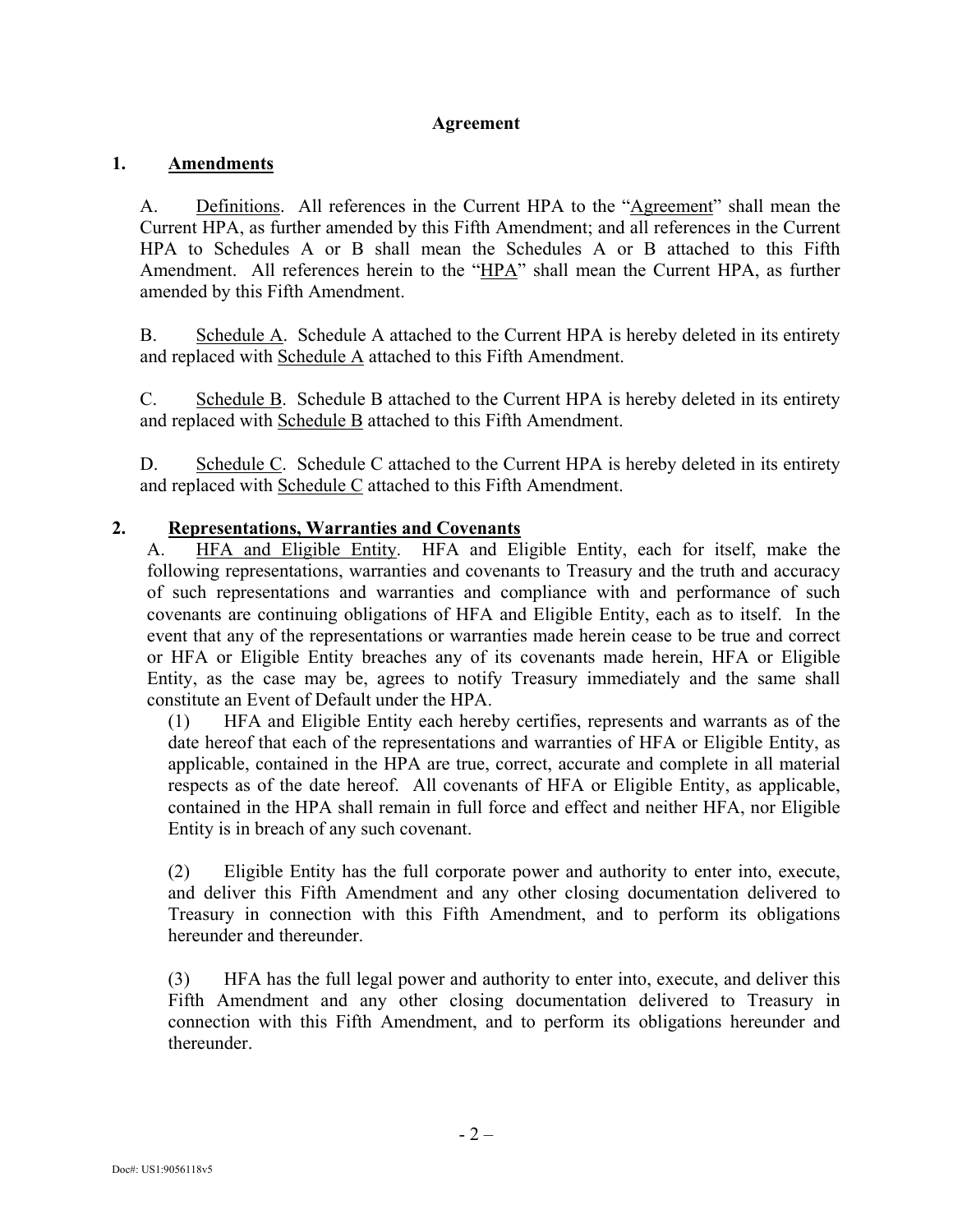### **3. Miscellaneous**

A. The recitals set forth at the beginning of this Fifth Amendment are true and accurate and are incorporated herein by this reference.

B. Capitalized terms used but not defined herein shall have the meanings ascribed to them in the HPA.

C. Any provision of the HPA that is determined to be prohibited or unenforceable in any jurisdiction shall, as to such jurisdiction, be ineffective to the extent of such prohibition or unenforceability without invalidating the remaining provisions of the HPA, and no such prohibition or unenforceability in any jurisdiction shall invalidate such provision in any other jurisdiction.

D. This Fifth Amendment may be executed in two or more counterparts (and by different parties on separate counterparts), each of which shall be deemed an original, but all of which together shall constitute one and the same instrument. Facsimile or electronic copies of this Fifth Amendment shall be treated as originals for all purposes.

#### [SIGNATURE PAGE FOLLOWS; REMAINDER OF PAGE INTENTIONALLY LEFT BLANK]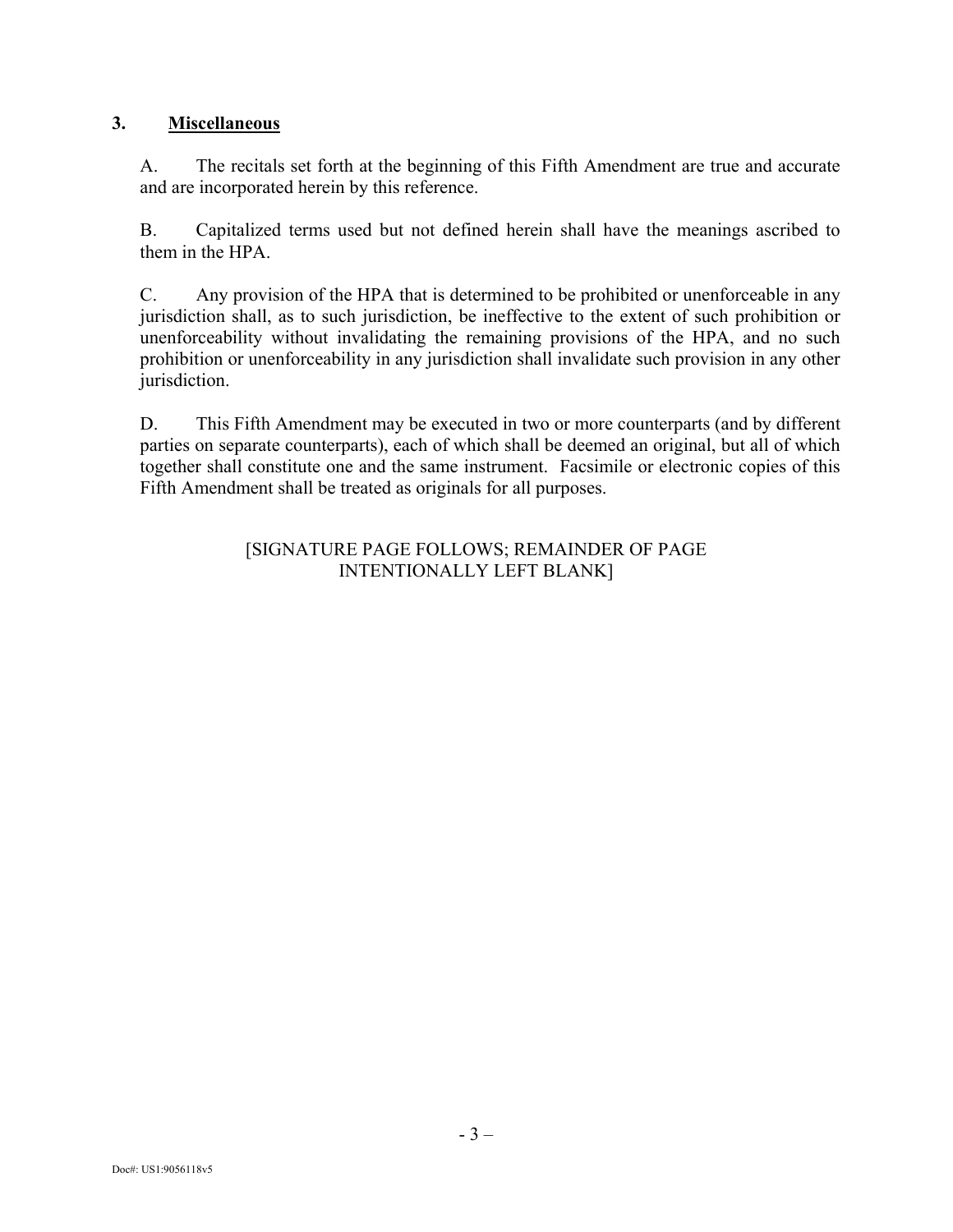**In Witness Whereof**, HFA, Eligible Entity and Treasury by their duly authorized officials hereby execute and deliver this Fifth Amendment to Commitment to Purchase Financial Instrument and HFA Participation Agreement as of the Amendment Date.

#### **HFA**: **TREASURY**:

GEORGIA HOUSING AND FINANCE **AUTHORITY** 

UNITED STATES DEPARTMENT OF THE **TREASURY** 

By: /s/ Carmen Chubb By: Name: Name: Timothy G. Massad

Title: Title: Assistant Secretary for Financial Stability

#### **ELIGIBLE ENTITY**:

GHFA AFFORDABLE HOUSING, INC.

By: /s/ Carmen Chubb Name: Title<sup>.</sup>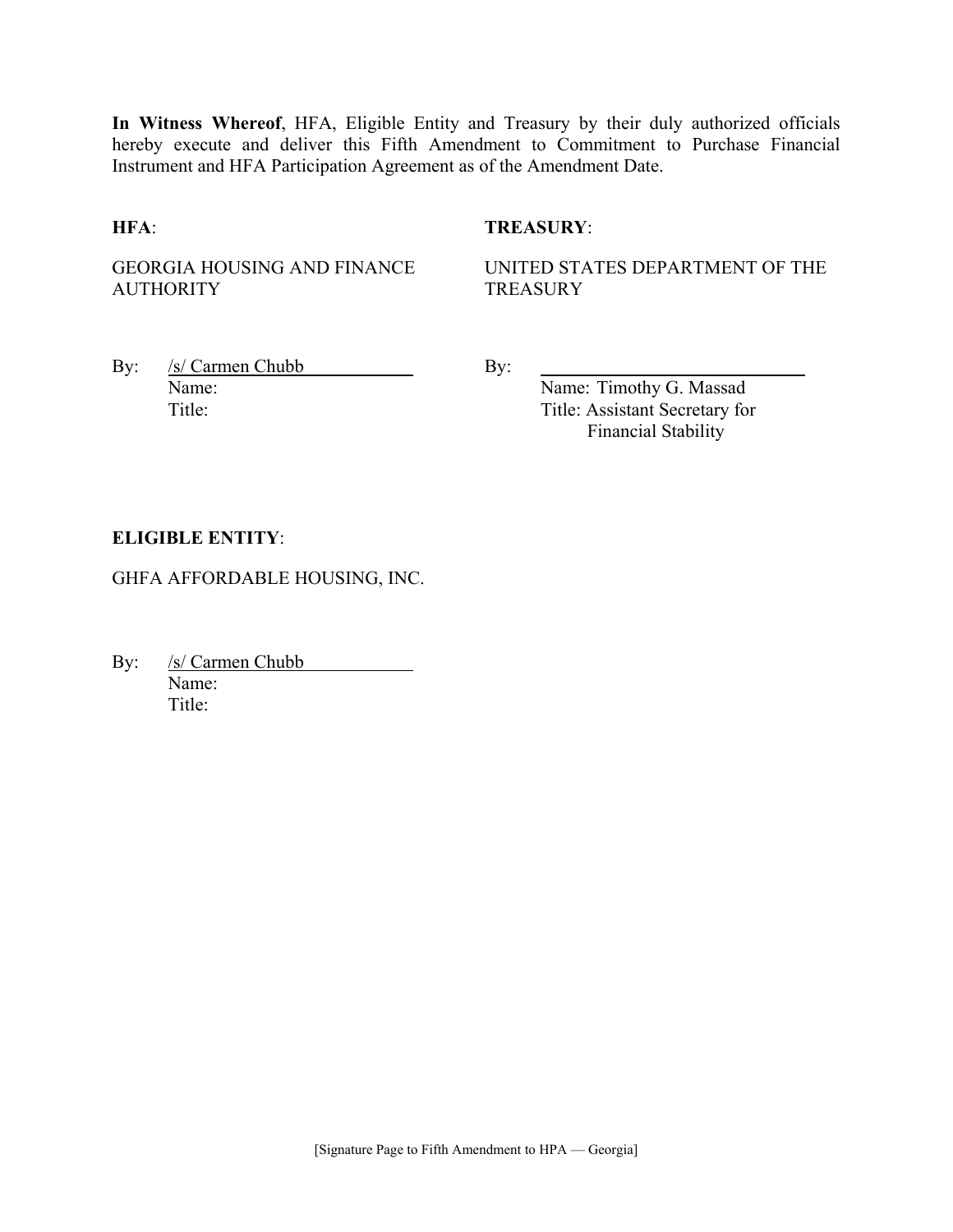# **EXHIBITS AND SCHEDULES**

- Schedule A Basic Information<br>Schedule B Service Schedules
- Schedule B Service Schedules<br>Schedule C Permitted Expenses
- Permitted Expenses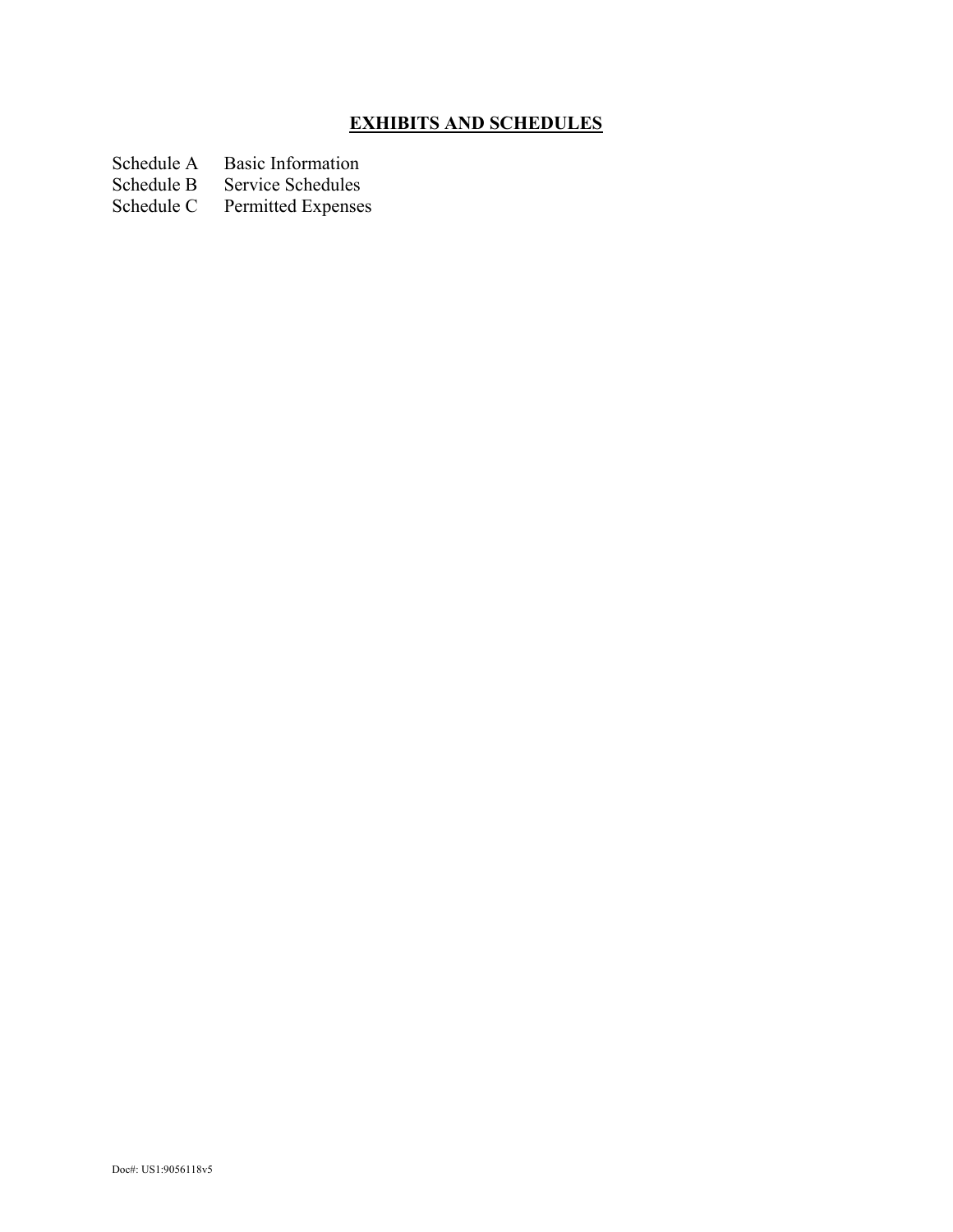#### **SCHEDULE A**

# **BASIC INFORMATION**

| <b>Eligible Entity Information:</b>                                          |                                                                                                                                                                                          |
|------------------------------------------------------------------------------|------------------------------------------------------------------------------------------------------------------------------------------------------------------------------------------|
| Name of the Eligible Entity:                                                 | GHFA Affordable Housing, Inc.                                                                                                                                                            |
| Corporate or other organizational form:                                      | Non-profit corporation                                                                                                                                                                   |
| Jurisdiction of organization:                                                | State of Georgia                                                                                                                                                                         |
| Notice Information:                                                          |                                                                                                                                                                                          |
| HFA Information:                                                             |                                                                                                                                                                                          |
| Name of HFA:                                                                 | Georgia Housing and Finance Authority                                                                                                                                                    |
| Organizational form:                                                         | body<br>corporate<br>and<br>politic,<br>A<br>instrumentality of the state and a public<br>corporation performing<br>essential<br>an<br>governmental function (and not a state<br>agency) |
| Date of Application:                                                         | September 1, 2010                                                                                                                                                                        |
| Date of Action Plan:                                                         | September 1, 2010                                                                                                                                                                        |
| Notice Information:                                                          |                                                                                                                                                                                          |
| <b>Program Participation Cap:</b>                                            | \$339,255,819.00                                                                                                                                                                         |
| Portion of Program Participation Cap<br>Representing Original HHF Funds:     | N/A                                                                                                                                                                                      |
| Portion of Program Participation Cap<br>Representing Unemployment HHF Funds: | \$126,650,987.00                                                                                                                                                                         |
| Permitted Expenses:                                                          | \$47,410,693.00                                                                                                                                                                          |
| Closing Date:                                                                | September 23, 2010                                                                                                                                                                       |
| <b>First Amendment Date:</b>                                                 | September 29, 2010                                                                                                                                                                       |
| Second Amendment Date:                                                       | December 16, 2010                                                                                                                                                                        |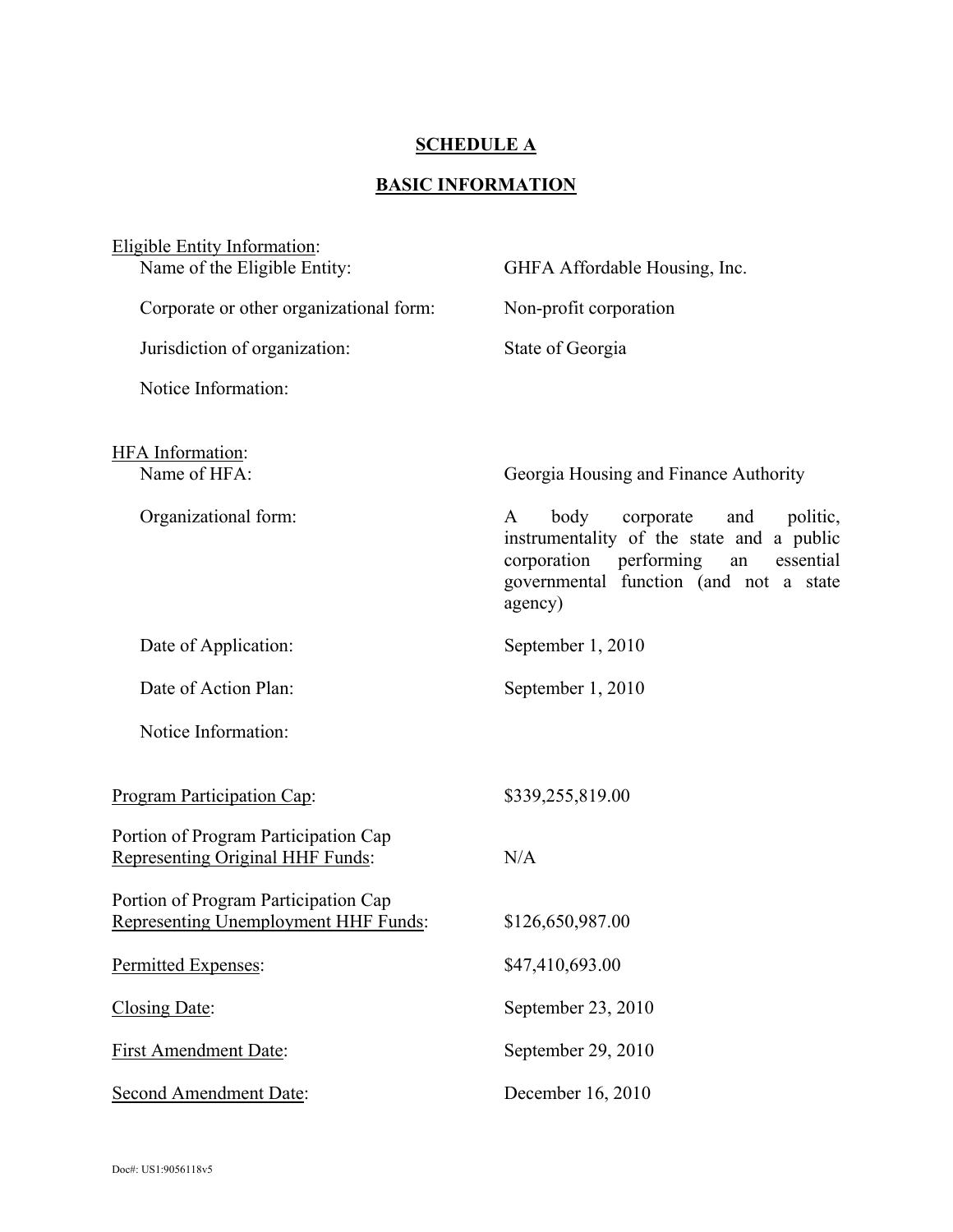| Third Amendment Date:                           | June 28, 2011                                                                                                                                          |
|-------------------------------------------------|--------------------------------------------------------------------------------------------------------------------------------------------------------|
| Fourth Amendment Date:                          | May 3, 2012                                                                                                                                            |
| Fifth Amendment Date:                           | December 12, 2013                                                                                                                                      |
| Eligible Entity Depository Account Information: | See account information set forth in the<br>Depository Account Control Agreement<br>between Treasury and Eligible Entity<br>regarding the HHF Program. |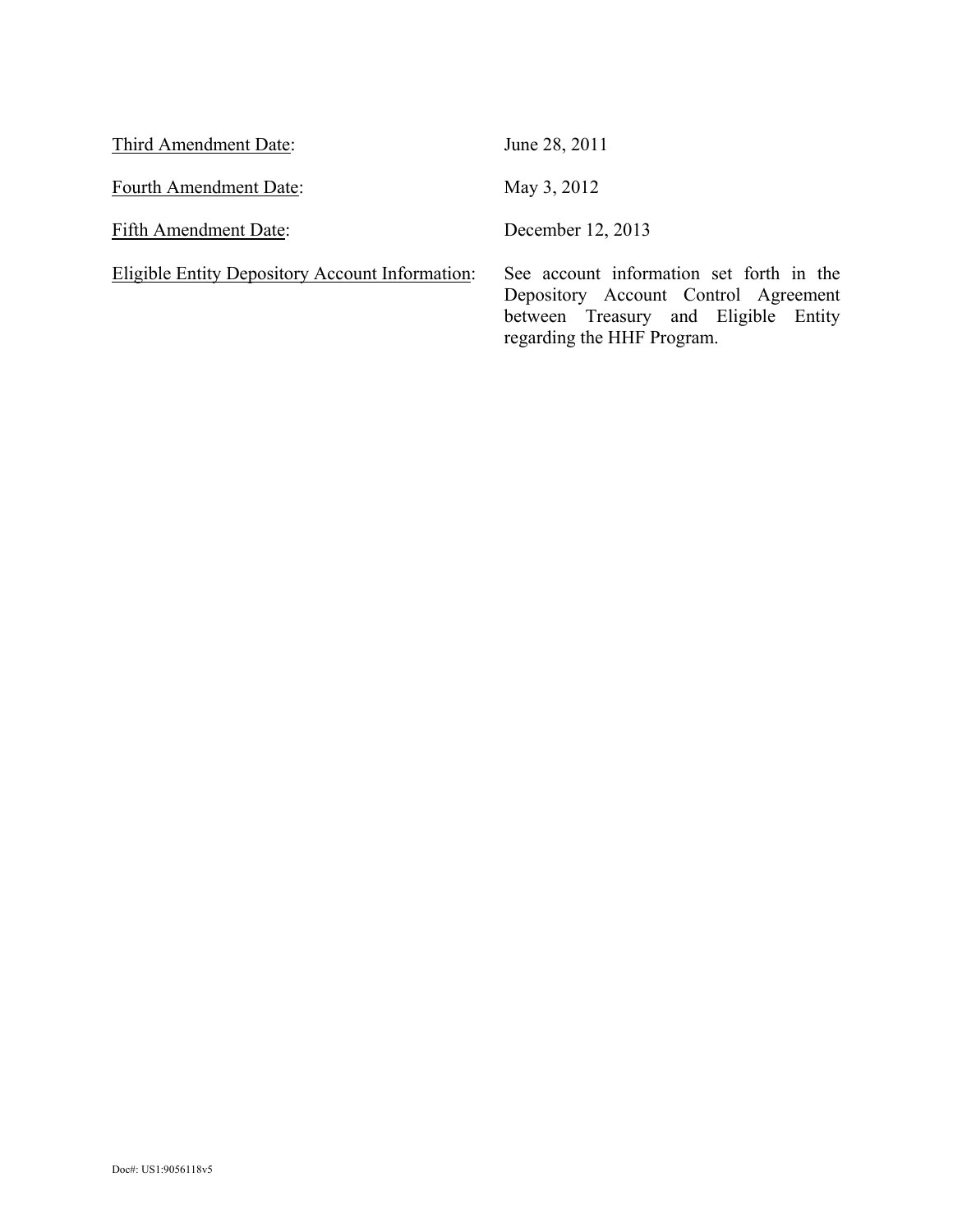#### **SCHEDULE B**

#### **SERVICE SCHEDULES**

The Service Schedules attached as Schedule B to the Current HPA are hereby deleted in their entirety and replaced with the attached Service Schedules (numbered sequentially as Service Schedule B-1, Service Schedule B-2, et. seq.), which collectively comprise Schedule B to the HPA.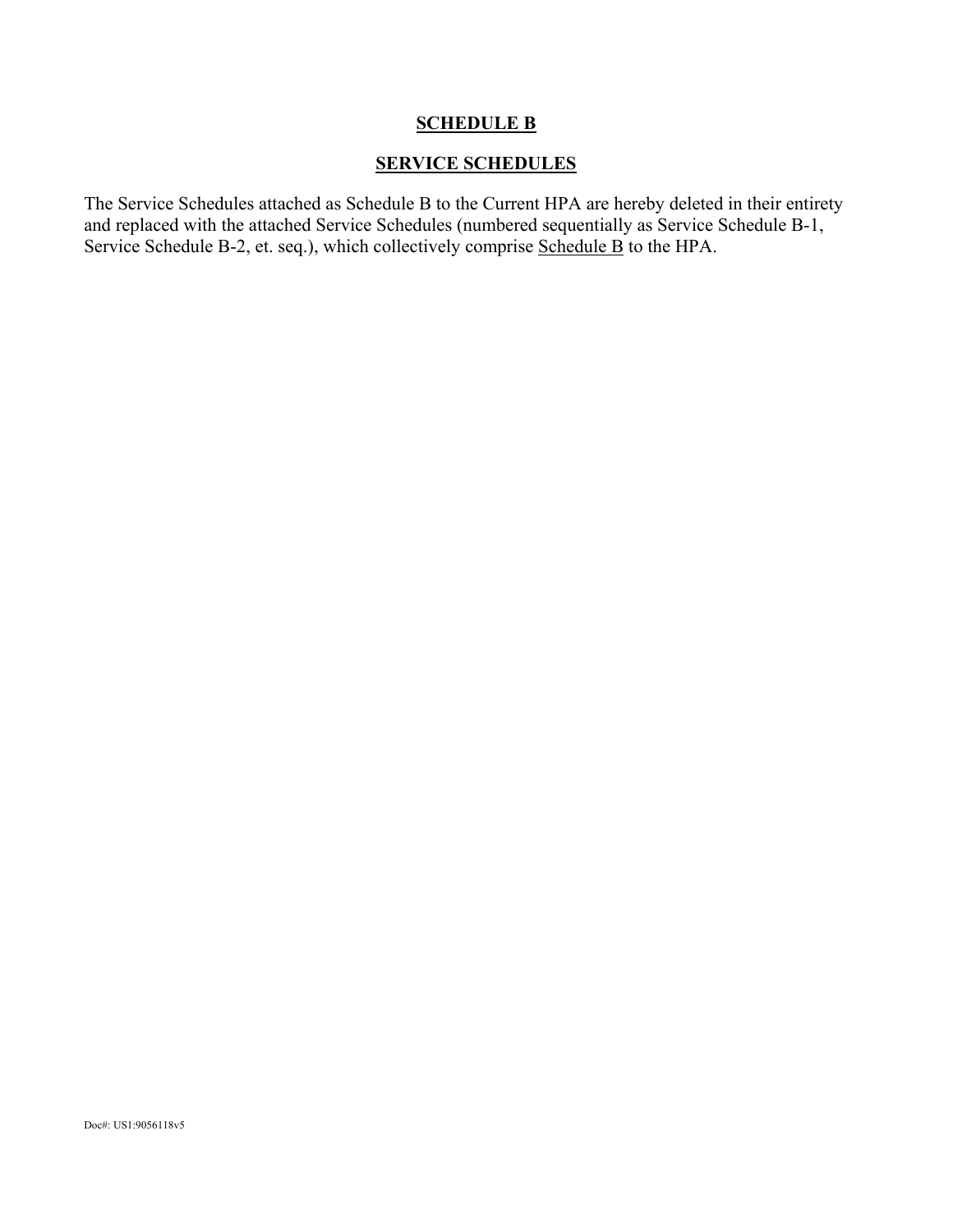## **SERVICE SCHEDULE B-1**

#### **Georgia Housing Finance Authority**

# **Mortgage Payment Assistance (MPA)**

# **Summary Guidelines**

| 1. | <b>Program Overview</b>                                                               | The Georgia Housing Finance Authority (GHFA) Mortgage<br>Payment Assistance (MPA) program will provide loans to<br>unemployed and substantially underemployed homeowners to help<br>them remain in their homes and prevent avoidable foreclosures<br>despite loss of income due to involuntary job loss. Loan proceeds<br>will be used to pay mortgage payments (PITIA) while the<br>homeowner seeks employment or completes training for a new<br>career. Full payments will be remitted to the homeowners' servicer<br>each month. Homeowners may pay an affordable portion of the<br>mortgage payment directly to GHFA. |
|----|---------------------------------------------------------------------------------------|----------------------------------------------------------------------------------------------------------------------------------------------------------------------------------------------------------------------------------------------------------------------------------------------------------------------------------------------------------------------------------------------------------------------------------------------------------------------------------------------------------------------------------------------------------------------------------------------------------------------------|
| 2. | <b>Program Goals</b>                                                                  | The goal is to provide assistance to 9,100 homeowners to prevent<br>foreclosures. Mortgage Payment Assistance (MPA) will be<br>provided as follows:<br><b>Monthly Mortgage Payment Assistance</b><br>Up to 24 monthly mortgage payments on first and second mortgages<br>to assist unemployed or substantially underemployed homeowners<br>while they seek employment or complete training for a new career.                                                                                                                                                                                                               |
|    |                                                                                       | <b>Reinstatement Assistance</b><br>Up to 12 months reinstatement of payments on first and second<br>mortgage loans that occurred during the period of unemployment or<br>substantial underemployment.                                                                                                                                                                                                                                                                                                                                                                                                                      |
| 3. | <b>Target</b><br><b>Population/Areas</b>                                              | Homeowners who are or were unemployed or substantially<br>underemployed and suffered a substantial loss of income, causing<br>the mortgage to become delinquent or be in imminent default.<br>This Program will be available in all Georgia counties.                                                                                                                                                                                                                                                                                                                                                                      |
| 4. | <b>Program Allocation</b><br>(Excluding<br><b>Administrative</b><br><b>Expenses</b> ) | \$216,845,126                                                                                                                                                                                                                                                                                                                                                                                                                                                                                                                                                                                                              |
| 5. | <b>Borrower Eligibility</b><br>Criteria                                               | Homeowners who, through no fault of their own, are or were<br>unemployed or substantially underemployed and are at risk of<br>foreclosure, but with temporary assistance are likely to be successful                                                                                                                                                                                                                                                                                                                                                                                                                       |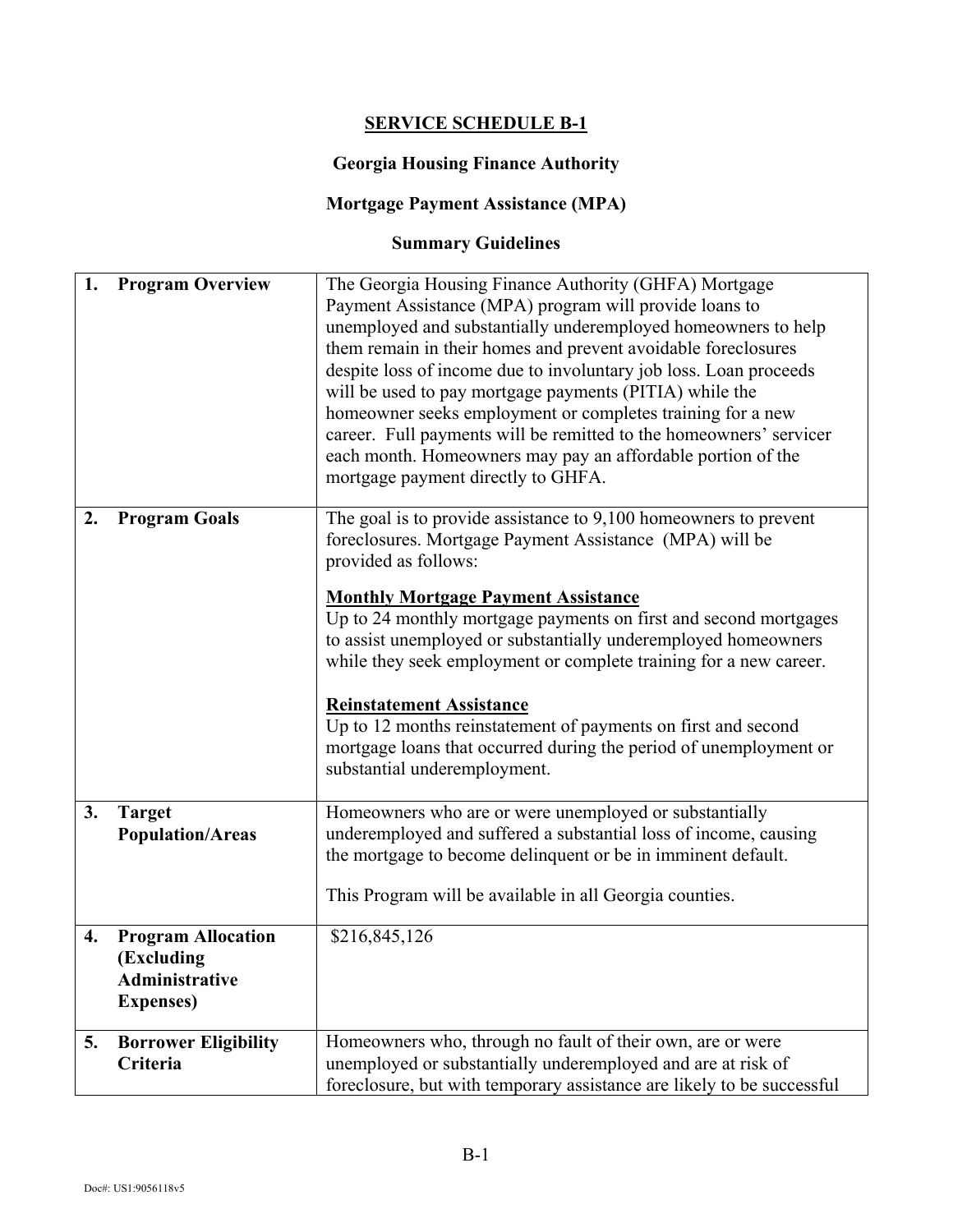|                                                             | in retaining their homes. Homeowners will be required to provide a<br>financial hardship affidavit with appropriate documentation on the<br>cause of their hardship. For most homeowners, this will be<br>documentation from the Georgia Department of Labor confirming a<br>job loss and receipt of unemployment benefits.<br><b>Underwriting Criteria:</b><br>Homeowner became unemployed or substantially<br>underemployed through no fault of his/her own:<br>To qualify as substantially underemployed, a<br>$\circ$<br>homeowner must show a minimum 25% reduction in<br>household income.<br>To qualify as substantially underemployed for self-<br>O<br>employed, a homeowner must show that gross receipts<br>for their business have been reduced by a minimum of<br>$30\%$ ;<br>Must not be more than 12 months past due;<br>Satisfactory mortgage payment history prior to the job<br>loss/income loss;<br>Monthly mortgage payments (PITIA) are greater than 25% of<br>household income after job/income loss;<br>Hardship must have occurred in the last 36 months;<br>Total Unpaid Principal Balance less than or equal to the<br>current GSE conforming loan amount;<br>Property must be owner occupied as homeowner's principal<br>residence;<br>Homeowner must be a legal resident of the United States;<br>Applicant must be the owner of subject property; and<br>Additional underwriting criteria may apply as provided in<br>program guidelines. |
|-------------------------------------------------------------|------------------------------------------------------------------------------------------------------------------------------------------------------------------------------------------------------------------------------------------------------------------------------------------------------------------------------------------------------------------------------------------------------------------------------------------------------------------------------------------------------------------------------------------------------------------------------------------------------------------------------------------------------------------------------------------------------------------------------------------------------------------------------------------------------------------------------------------------------------------------------------------------------------------------------------------------------------------------------------------------------------------------------------------------------------------------------------------------------------------------------------------------------------------------------------------------------------------------------------------------------------------------------------------------------------------------------------------------------------------------------------------------------------------------------------------------------------------------|
| <b>Property / Loan</b><br>6.<br><b>Eligibility Criteria</b> | Existing single-family homes or condominiums (attached or<br>detached) including manufactured homes (permanently affixed to a<br>foundation on real estate owned by the borrower and taxed as real<br>property).<br>Owner-occupied, primary residences located in Georgia, with total<br>unpaid principal balance of all mortgages on subject property less<br>than or equal to the current GSE conforming loan amount.<br>Mortgage must be held by a Lender or Servicer licensed in the state<br>of Georgia or exempt from licensing due to federal regulatory<br>oversight.                                                                                                                                                                                                                                                                                                                                                                                                                                                                                                                                                                                                                                                                                                                                                                                                                                                                                          |
| <b>Program Exclusions</b><br>7.                             | Mortgages with:<br>Total Unpaid Principal Balances (all mortgages on property)                                                                                                                                                                                                                                                                                                                                                                                                                                                                                                                                                                                                                                                                                                                                                                                                                                                                                                                                                                                                                                                                                                                                                                                                                                                                                                                                                                                         |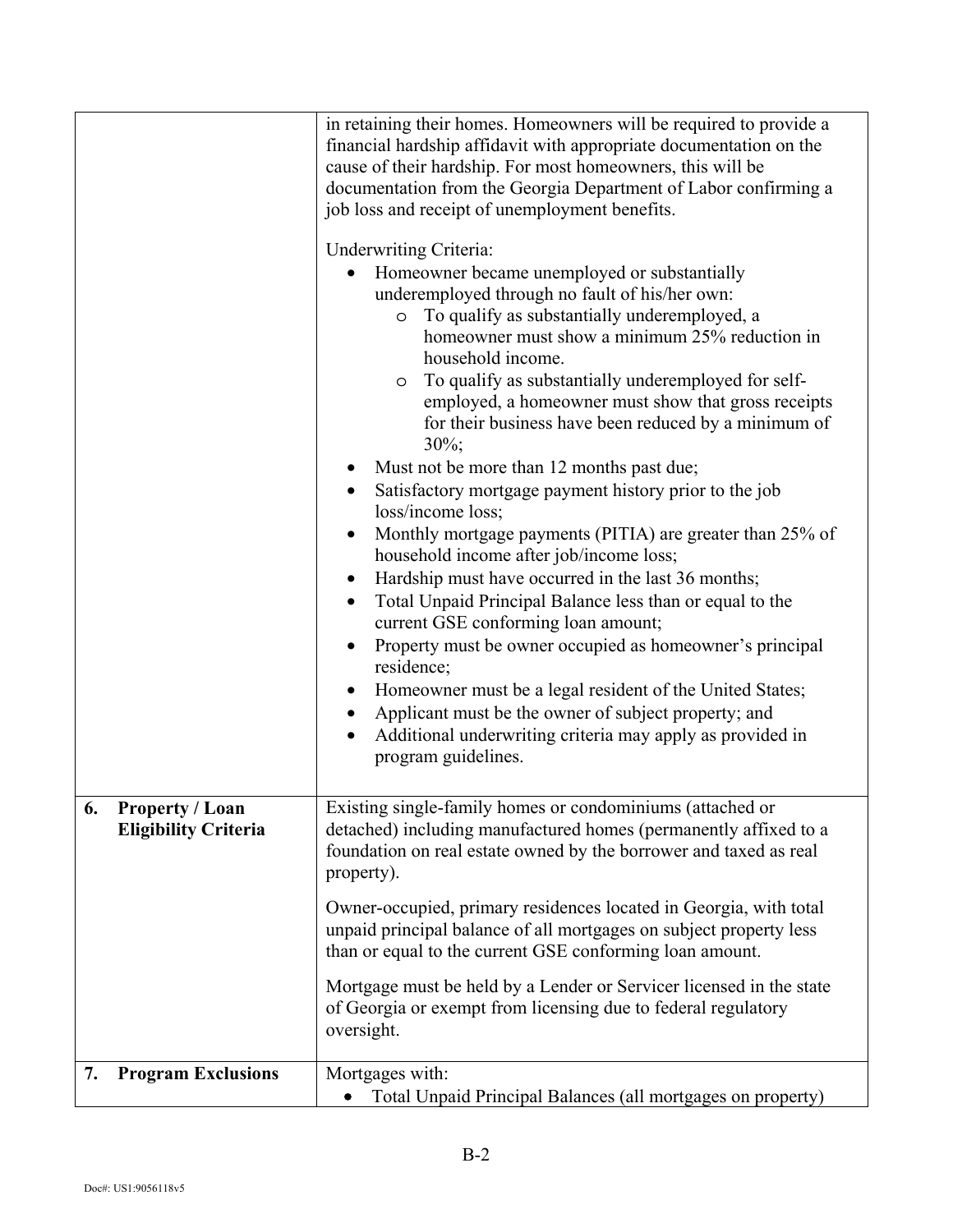|    |                                           | greater than the current GSE conforming loan amount.<br>Total monthly payments (PITIA) less than 25% of current                                                                                                                                                                                                                                                                                                                          |
|----|-------------------------------------------|------------------------------------------------------------------------------------------------------------------------------------------------------------------------------------------------------------------------------------------------------------------------------------------------------------------------------------------------------------------------------------------------------------------------------------------|
|    |                                           | income.                                                                                                                                                                                                                                                                                                                                                                                                                                  |
|    |                                           | Manufactured homes that are not considered real property.                                                                                                                                                                                                                                                                                                                                                                                |
|    |                                           | Open ended second mortgages.                                                                                                                                                                                                                                                                                                                                                                                                             |
|    |                                           | Second homes and investment property; charged off mortgage liens;<br>homes titled in trusts.                                                                                                                                                                                                                                                                                                                                             |
|    |                                           | Homeowners who are non-legal U.S. residents or in active<br>bankruptcy.                                                                                                                                                                                                                                                                                                                                                                  |
| 8. | <b>Structure of Assistance</b>            | No (0%) interest, non-recourse, deferred-payment, forgivable,<br>subordinate loan. Twenty percent $(20\%)$ of the loan balance will be<br>forgiven each year on the anniversary of the final monthly assistance<br>payment to the borrower, with any remaining balance forgiven on<br>December 31, 2017.                                                                                                                                 |
|    |                                           | The loan will only be repaid if the borrower sells or refinances the<br>property before the forgiveness period expires, and there are equity<br>proceeds available to pay towards the portion of the loan that has not<br>yet been forgiven. If the property is sold and does not generate<br>proceeds sufficient to repay the entire note, the portion of the note<br>remaining unpaid after the proceeds are applied will be forgiven. |
|    |                                           | The loan will be in the form of a subordinate mortgage evidenced by<br>a promissory note and secured by a deed on the property.<br>Borrowers will be required to sign and acknowledge the program<br>guidelines via written agreement.                                                                                                                                                                                                   |
|    |                                           | Any funds returned according to established program guidelines will<br>be recaptured and used to assist additional homeowners through<br>December 31, 2017. After December 31, 2017, all remaining and<br>recaptured funds will be returned to Treasury.                                                                                                                                                                                 |
| 9. | <b>Per Household</b><br><b>Assistance</b> | The maximum household assistance amount is up to 24 times the<br>monthly PITIA for first and second mortgages, plus eligible lender<br>fees (e.g., Corporate and Escrow Advances).                                                                                                                                                                                                                                                       |
|    |                                           | Non-escrowed property taxes and homeowners insurance that<br>became due during the eligible hardship will be paid under<br>acceptable payment conditions.                                                                                                                                                                                                                                                                                |
|    |                                           | GHFA expects the average loan amount will be \$23,800.                                                                                                                                                                                                                                                                                                                                                                                   |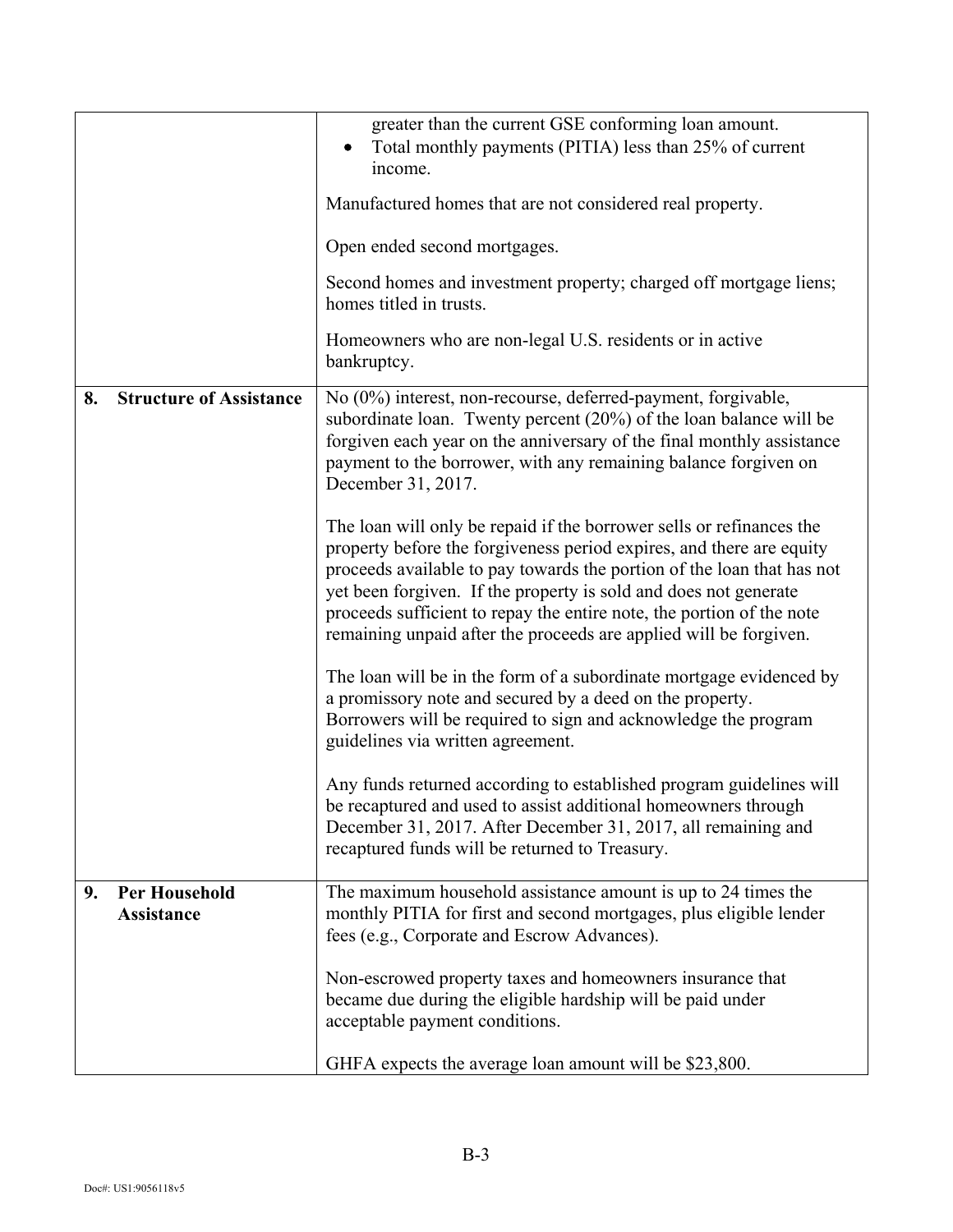| 10. Duration of Assistance                                    | The Duration of Assistance for eligible borrowers under the                                                                                                                                                                                                                                                                                                                                                                                                           |
|---------------------------------------------------------------|-----------------------------------------------------------------------------------------------------------------------------------------------------------------------------------------------------------------------------------------------------------------------------------------------------------------------------------------------------------------------------------------------------------------------------------------------------------------------|
|                                                               | program will be no more than 24 months.                                                                                                                                                                                                                                                                                                                                                                                                                               |
|                                                               | As of December 12, 2013 ("Amendment Date"), the Duration of<br>Assistance for eligible borrowers that are currently receiving funds<br>under this program will be extended up to 24 months.<br>As of the Amendment Date, the Duration of Assistance for eligible<br>borrowers that reached the previous 18 month cap under the<br>program and therefore not currently receiving assistance under this<br>program will be extended to 24 months if the last assistance |
|                                                               | payment was made no more than 90 days preceding the Amendment<br>Date.                                                                                                                                                                                                                                                                                                                                                                                                |
|                                                               | Borrowers may continue to receive assistance for up to 2 months<br>after reemployment (not to exceed 24 months in total.)                                                                                                                                                                                                                                                                                                                                             |
| 11. Estimated Number of                                       | 9,100 homeowners.                                                                                                                                                                                                                                                                                                                                                                                                                                                     |
| Participating<br><b>Households</b>                            | Estimated number served based on an average loan amount of<br>\$23,800.                                                                                                                                                                                                                                                                                                                                                                                               |
| 12. Program Inception /                                       | Program rollout was April 1, 2011 and is expected to last through                                                                                                                                                                                                                                                                                                                                                                                                     |
| <b>Duration</b>                                               | December 31, 2017 or until all funds are exhausted.                                                                                                                                                                                                                                                                                                                                                                                                                   |
| 13. Program Interactions<br>with Other HFA<br><b>Programs</b> | None.                                                                                                                                                                                                                                                                                                                                                                                                                                                                 |
| 14. Program Interactions<br>with HAMP                         | The MPA program will provide assistance to eligible unemployed or<br>substantially underemployed homeowners first, and then the servicer<br>would follow with any eligible programs offered by the investor,<br>servicer, or GSE.                                                                                                                                                                                                                                     |
|                                                               | Borrowers can receive HAMP assistance prior to or after receiving<br>Hardest Hit Fund assistance. For example, a borrower can receive<br>UP assistance for 3-6 months and then receive MPA Assistance.<br>GHFA will agree to subordinate all assistance loans for borrowers<br>who refinance their mortgage $(s)$ to receive more favorable loan<br>terms.                                                                                                            |
|                                                               | To the maximum extent possible, GHFA will coordinate with<br>eligible homeowners' servicers to assist them in obtaining a loan<br>modification from HAMP, if needed after program completion.                                                                                                                                                                                                                                                                         |
| 15. Program Leverage with                                     | The program will strongly encourage servicers to waive late fees                                                                                                                                                                                                                                                                                                                                                                                                      |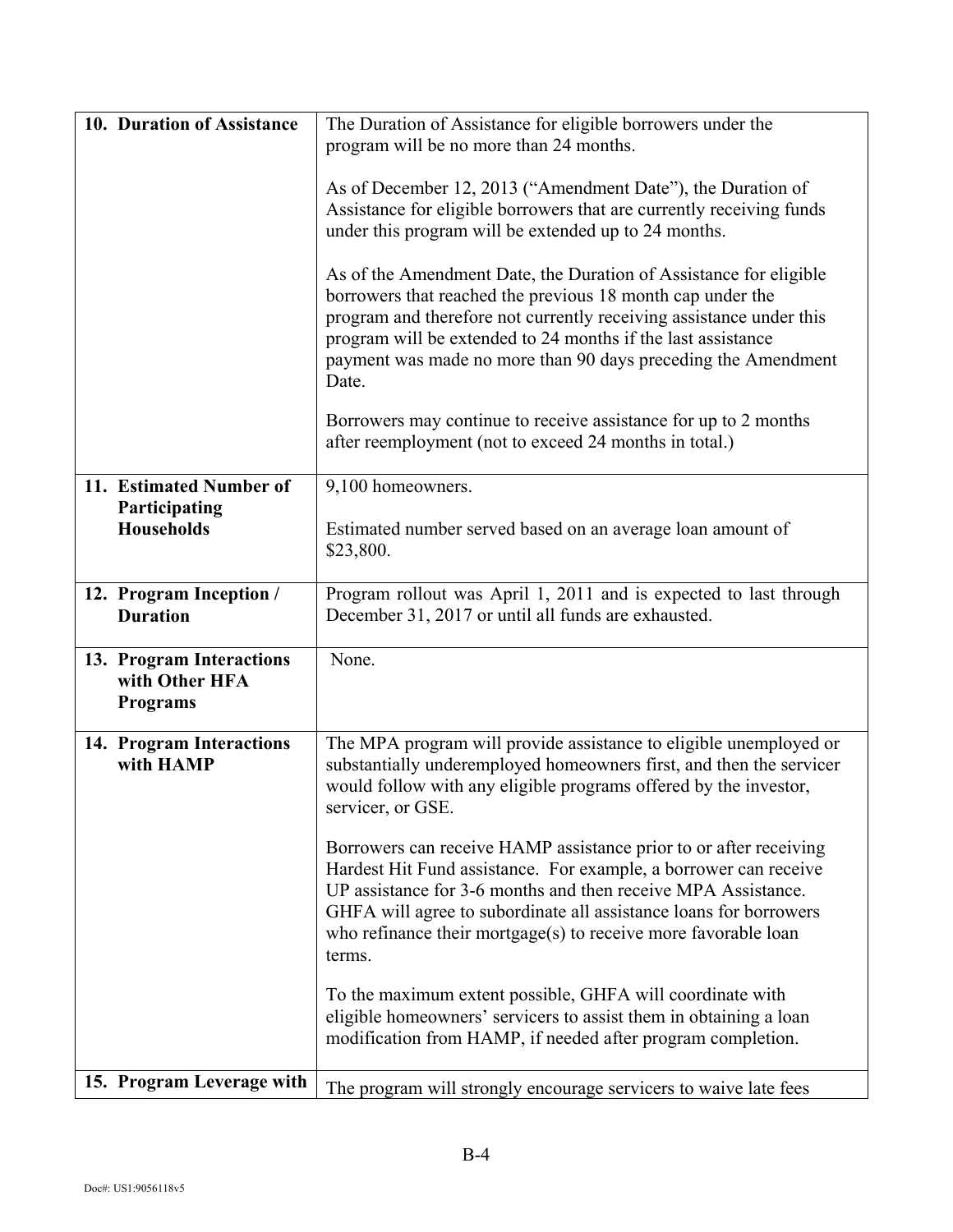| <b>Other Financial</b><br><b>Resources</b>   | and any other non- $3rd$ party expenses.    |
|----------------------------------------------|---------------------------------------------|
| 16. Qualify as an<br>Unemployment<br>Program | $\overline{\mathsf{M}}$ Yes<br>$\square$ No |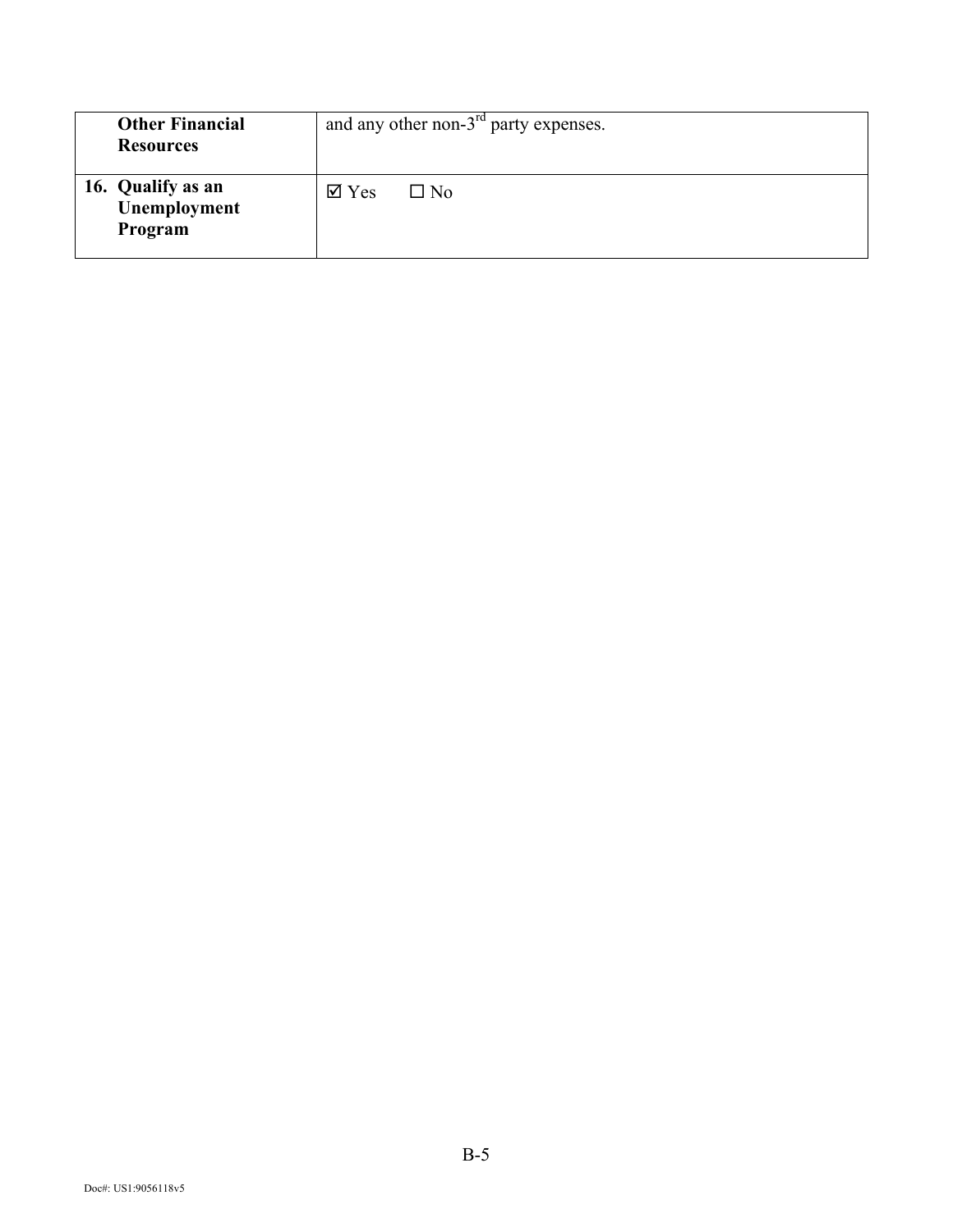# **SERVICE SCHEDULE B-2**

### **Georgia Housing Finance Authority**

# **Mortgage Reinstatement Assistance**

# **Summary Guidelines**

| 1. | <b>Program Overview</b>                                                               | The Georgia Housing Finance Authority (GHFA) Mortgage<br>Reinstatement Assistance program will provide loans to<br>homeowners who became delinquent on their mortgage due to an<br>involuntary reduction of income or a catastrophic medical hardship.<br>The loan proceeds will be used to reinstate the mortgage to help<br>prevent foreclosure.<br>Reinstatement is limited to once per household. |
|----|---------------------------------------------------------------------------------------|-------------------------------------------------------------------------------------------------------------------------------------------------------------------------------------------------------------------------------------------------------------------------------------------------------------------------------------------------------------------------------------------------------|
| 2. | <b>Program Goals</b>                                                                  | The goal is to provide assistance to $5,000$ homeowners to prevent<br>foreclosures.<br><b>Reinstatement Assistance</b><br>Up to 12 months of payments on first and second mortgage loans<br>that occurred during eligible hardship.<br>Program will help homeowners who have sufficient income to<br>resume monthly mortgage payments but need help to bring their<br>mortgage current.               |
| 3. | <b>Target</b><br><b>Population/Areas</b>                                              | Homeowners who suffered an involuntary loss or reduction in<br>income due to an eligible hardship and are able to resume mortgage<br>payments.<br>This Program will be available in all Georgia counties.                                                                                                                                                                                             |
| 4. | <b>Program Allocation</b><br>(Excluding<br><b>Administrative</b><br><b>Expenses</b> ) | \$45,000,000                                                                                                                                                                                                                                                                                                                                                                                          |
| 5. | <b>Borrower Eligibility</b><br>Criteria                                               | Homeowners will be required to provide a financial hardship<br>affidavit with appropriate documentation on the cause of their<br>hardship per program guidelines.<br><b>Underwriting Criteria:</b><br>Hardship resulted due an involuntary loss or reduction in                                                                                                                                       |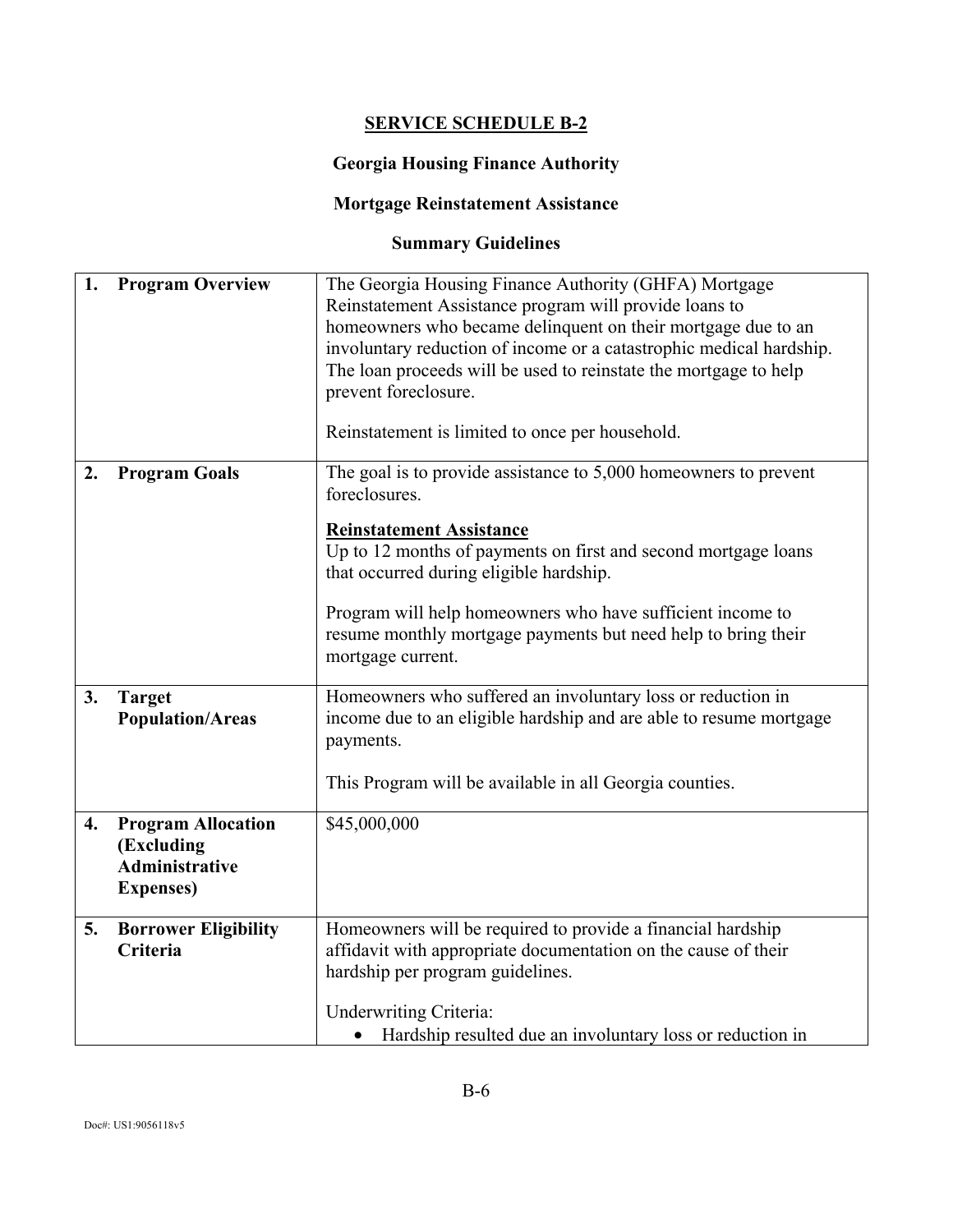|    |                                                       | income;<br>Hardship must have occurred in the last 36 months;<br>Total unpaid principal balance less than or equal to current<br>$\bullet$<br>GSE conforming loan amount;<br>Property must be owner occupied as homeowner's principal<br>residence.<br>Homeowner must be a legal resident of the United States;<br>$\bullet$<br>Applicant must be the owner of subject property;<br>$\bullet$<br>Homeowner is now able to meet mortgage payment<br>$\bullet$<br>requirements up to 38% of income; and<br>Additional underwriting criteria apply as provided in<br>$\bullet$<br>program guidelines. |
|----|-------------------------------------------------------|----------------------------------------------------------------------------------------------------------------------------------------------------------------------------------------------------------------------------------------------------------------------------------------------------------------------------------------------------------------------------------------------------------------------------------------------------------------------------------------------------------------------------------------------------------------------------------------------------|
| 6. | <b>Property / Loan</b><br><b>Eligibility Criteria</b> | Existing single-family homes or condominiums (attached or<br>detached) including manufactured homes (permanently affixed to a<br>foundation on real estate owned by the borrower and taxed as real<br>property.)<br>Owner-occupied, primary residences located in Georgia, with total<br>unpaid principal balance of all mortgages on subject property less<br>than or equal to the current GSE conforming loan amount.<br>Mortgage must be held by a Lender or Servicer licensed in the state<br>of Georgia or exempt from state licensing due to federal regulatory<br>oversight.                |
| 7. | <b>Program Exclusions</b>                             | Mortgages with:<br>Total unpaid principal balances (all mortgages on property)<br>greater than the current GSE conforming loan amount.<br>Total monthly payments (PITIA) less than 25% of income<br>during hardship period.<br>Open ended second mortgages.<br>Manufactured homes that are not considered real property.<br>Second homes and investment property; charged off mortgage liens;<br>homes titled in trust.<br>Homeowners who are non-legal U.S. residents or are in active<br>bankruptcy.                                                                                             |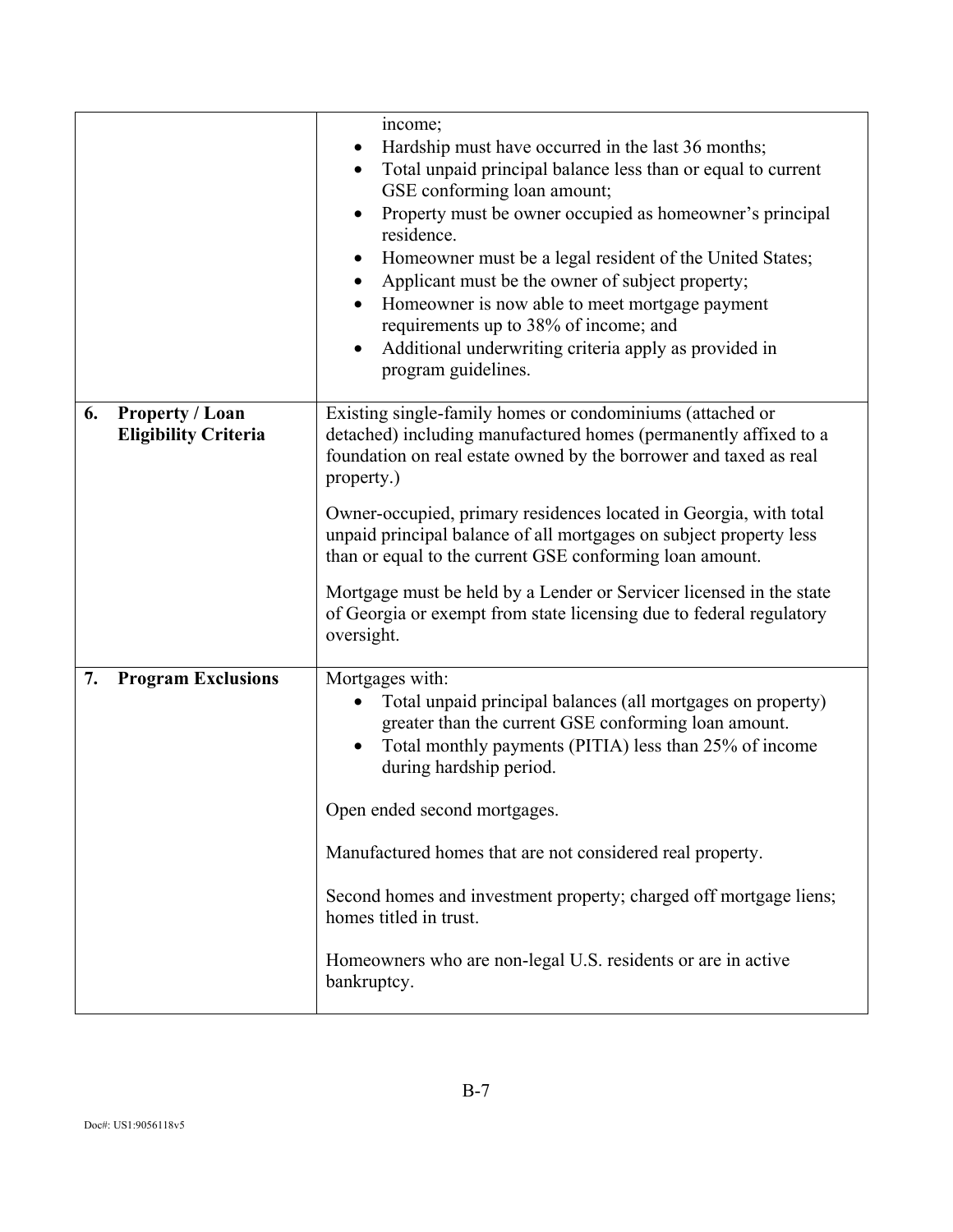| 8. | <b>Structure of Assistance</b>                                | No (0%) interest, non-recourse, deferred-payment, forgivable,<br>subordinate loan. Twenty percent (20%) of the loan balance will be<br>forgiven each year on the anniversary of the final monthly assistance<br>payment to the borrower, with any remaining balance forgiven on<br>December 31, 2017.                                                                                                                                    |
|----|---------------------------------------------------------------|------------------------------------------------------------------------------------------------------------------------------------------------------------------------------------------------------------------------------------------------------------------------------------------------------------------------------------------------------------------------------------------------------------------------------------------|
|    |                                                               | The loan will only be repaid if the borrower sells or refinances the<br>property before the forgiveness period expires, and there are equity<br>proceeds available to pay towards the portion of the loan that has not<br>yet been forgiven. If the property is sold and does not generate<br>proceeds sufficient to repay the entire note, the portion of the note<br>remaining unpaid after the proceeds are applied will be forgiven. |
|    |                                                               | The loan will be in the form of a subordinate mortgage evidenced by<br>a promissory note and secured by a deed on the property.<br>Borrowers will be required to sign and acknowledge the program<br>guidelines via written agreement.                                                                                                                                                                                                   |
|    |                                                               | Any funds returned according to established program guidelines will<br>be recaptured and used to assist additional homeowners through<br>December 31, 2017. After December 31, 2017, all remaining and<br>recaptured funds will be returned to Treasury.                                                                                                                                                                                 |
| 9. | <b>Per Household</b><br><b>Assistance</b>                     | The maximum household reinstatement assistance is up to 12 times<br>the monthly PITIA for first and second mortgages, plus eligible<br>lender fees (e.g. Corporate and Escrow Advances).                                                                                                                                                                                                                                                 |
|    |                                                               | GHFA expects the average loan amount will be \$9,000.                                                                                                                                                                                                                                                                                                                                                                                    |
|    | 10. Duration of Assistance                                    | Assistance ends after the one-time payment to the lender/servicer.                                                                                                                                                                                                                                                                                                                                                                       |
|    | 11. Estimated Number of<br>Participating<br><b>Households</b> | 5,000 homeowners.<br>Estimated number served based on an average loan amount of<br>\$9,000.                                                                                                                                                                                                                                                                                                                                              |
|    | 12. Program Inception /<br><b>Duration</b>                    | Program rollout is expected by February 1, 2014 and is expected to<br>last through December 31, 2017 or until all funds are exhausted.                                                                                                                                                                                                                                                                                                   |
|    | 13. Program Interactions<br>with Other HFA                    | Borrower can access this program along with the<br>Recast/Modification program if needed and appropriate.                                                                                                                                                                                                                                                                                                                                |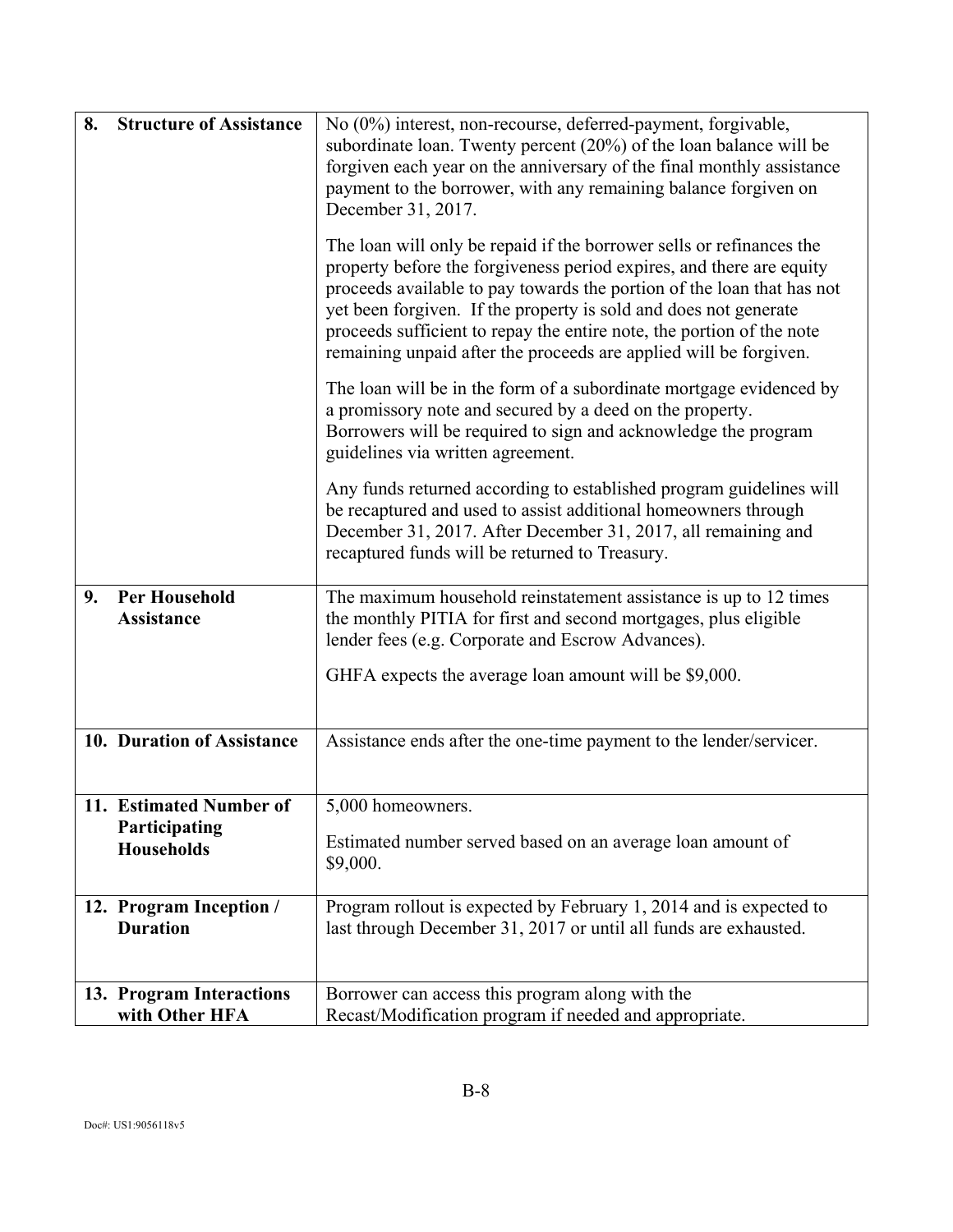| <b>Programs</b>                                                         |                                                                                                                                                                                                                                       |
|-------------------------------------------------------------------------|---------------------------------------------------------------------------------------------------------------------------------------------------------------------------------------------------------------------------------------|
| 14. Program Interactions<br>with HAMP                                   | Reinstatement will bring borrowers current on their mortgage. To<br>the maximum extent possible, GHFA will coordinate with eligible<br>homeowners' servicers to assist them in obtaining a loan<br>modification from HAMP, if needed. |
| 15. Program Leverage with<br><b>Other Financial</b><br><b>Resources</b> | The program will strongly encourage servicers to waive late fees<br>and any other non- $3rd$ party expenses.                                                                                                                          |
| 16. Qualify as an<br>Unemployment<br>Program                            | $\boxtimes$ No<br>$\Box$ Yes                                                                                                                                                                                                          |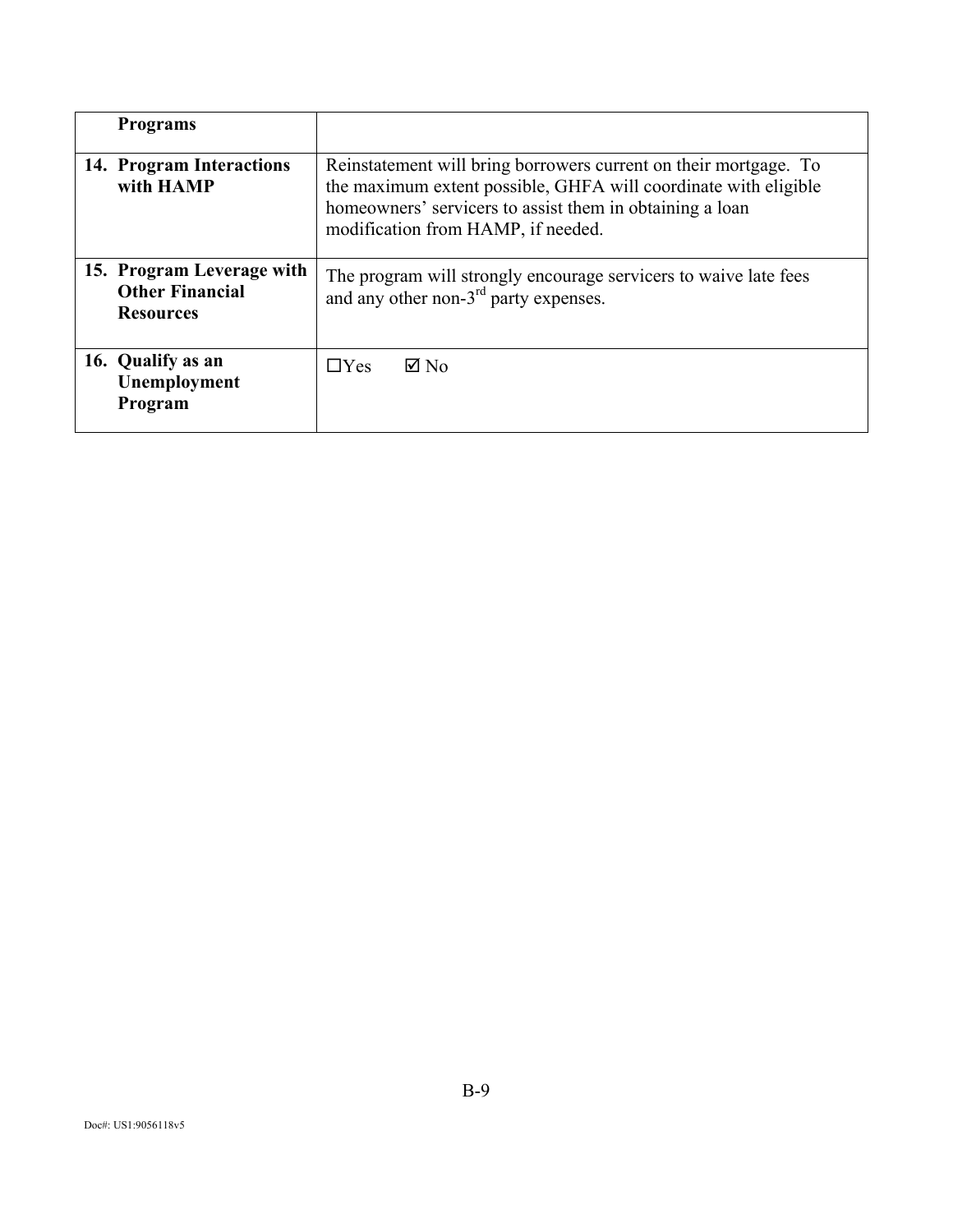# **SERVICE SCHEDULE B-3**

# **Georgia Housing Finance Authority**

#### **Recast/Modification**

# **Summary Guidelines**

| 1. | <b>Program Overview</b>                                                               | The Recast/Modification Program will provide funds for principal<br>reduction to facilitate a recast or permanent modification of the first<br>mortgage to provide an affordable payment to a homeowner who has<br>a permanent reduction of income. This can occur through principal<br>reduction, and/or reinstatement payment to achieve a monthly<br>mortgage payment that does not exceed 38% of gross monthly<br>income.<br>This program will assist Georgia homeowners who are financially<br>unable to make their payment based on a program eligible hardship. |
|----|---------------------------------------------------------------------------------------|------------------------------------------------------------------------------------------------------------------------------------------------------------------------------------------------------------------------------------------------------------------------------------------------------------------------------------------------------------------------------------------------------------------------------------------------------------------------------------------------------------------------------------------------------------------------|
| 2. | <b>Program Goals</b>                                                                  | The goal of this Program is to facilitate long-term mortgage<br>sustainability with a recast or modification. This program will<br>provide mortgage payment relief and stable long term mortgage<br>payments.                                                                                                                                                                                                                                                                                                                                                          |
| 3. | <b>Target Population/Areas</b>                                                        | Homeowners suffering a program eligible financial hardship related<br>to a permanent reduction of income.<br>This Program will be available in all Georgia counties.                                                                                                                                                                                                                                                                                                                                                                                                   |
| 4. | <b>Program Allocation</b><br>(Excluding<br><b>Administrative</b><br><b>Expenses</b> ) | \$30,000,000                                                                                                                                                                                                                                                                                                                                                                                                                                                                                                                                                           |
| 5. | <b>Borrower Eligibility</b><br>Criteria                                               | Applicants must be those with a program eligible hardship due to an<br>involuntary permanent reduction or loss of income. Applicants will<br>be required to provide a financial hardship affidavit with appropriate<br>documentation on the cause of the hardship.<br><b>Underwriting Criteria:</b>                                                                                                                                                                                                                                                                    |
|    |                                                                                       | Total unpaid principal balance less than or equal to current<br>GSE conforming loan amount;<br>Property must be owner occupied as homeowner's principal<br>residence;                                                                                                                                                                                                                                                                                                                                                                                                  |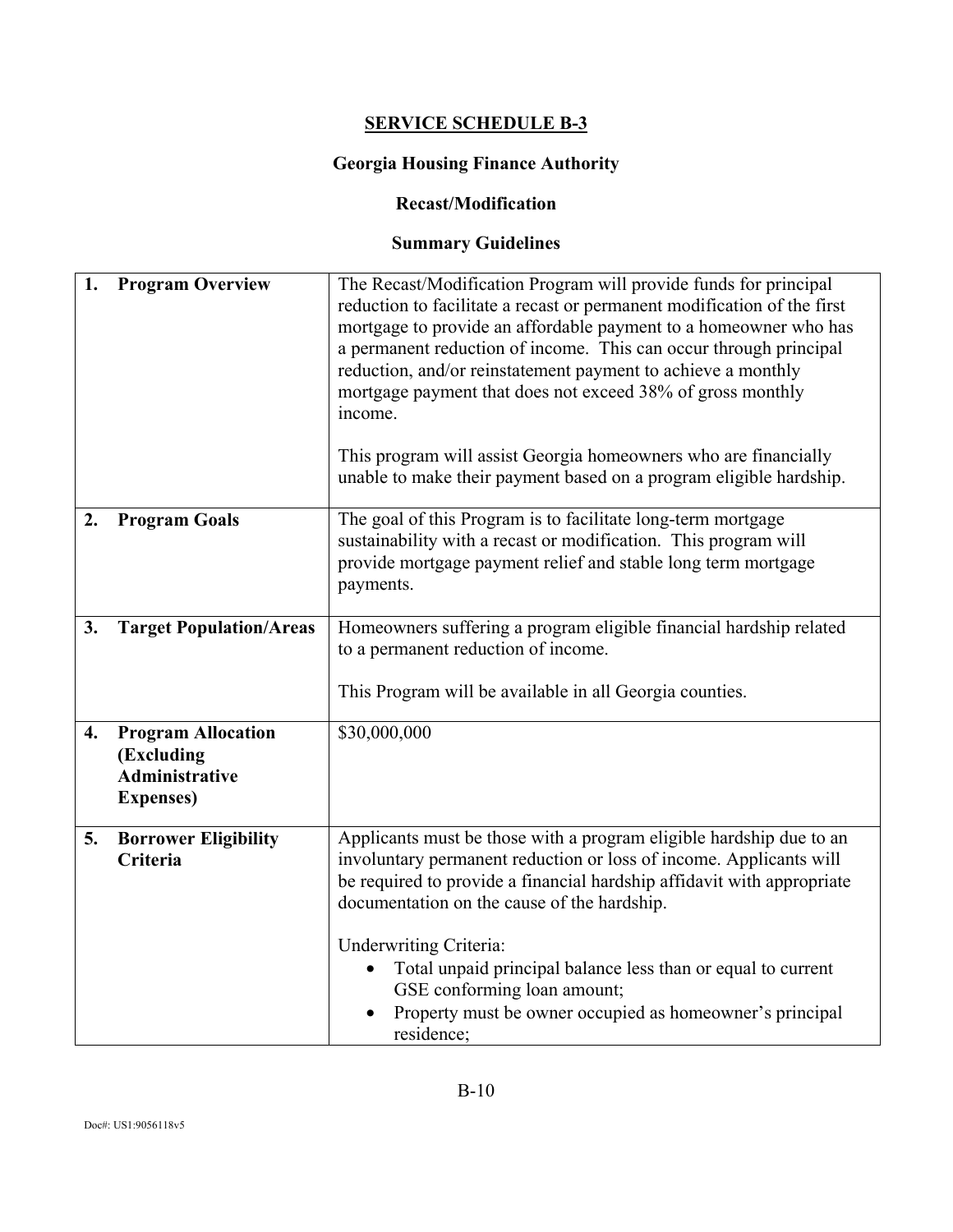|    |                                                       | Homeowner must be a legal resident of the United States;<br>$\bullet$<br>Applicant must be the owner of subject property;<br>At least one person in the household must have consistent<br>$\bullet$<br>employment and/or income sources; and<br>Additional underwriting criteria apply as provided in<br>$\bullet$<br>program guidelines.                           |  |
|----|-------------------------------------------------------|---------------------------------------------------------------------------------------------------------------------------------------------------------------------------------------------------------------------------------------------------------------------------------------------------------------------------------------------------------------------|--|
| 6. | <b>Property / Loan</b><br><b>Eligibility Criteria</b> | Existing single-family homes or condominiums (attached or<br>detached) including manufactured homes (permanently affixed to a<br>foundation on real estate owned by the borrower and taxed as real<br>property.)                                                                                                                                                    |  |
|    |                                                       | Owner-occupied, primary residences located in Georgia, with total<br>unpaid principal balance of all mortgages on subject property less<br>than or equal to the current GSE conforming loan amount.                                                                                                                                                                 |  |
|    |                                                       | Mortgage must be held by a Lender/Servicer licensed in the state of<br>Georgia or exempt from state licensing due to federal regulatory<br>oversight.                                                                                                                                                                                                               |  |
| 7. | <b>Program Exclusions</b>                             | Mortgages with:<br>Total unpaid principal balances (all mortgages on property)<br>greater than the current GSE conforming loan amount.<br>Total monthly payments (PITIA) less than 31% of income.                                                                                                                                                                   |  |
|    |                                                       | Manufactured homes that are not considered real property.                                                                                                                                                                                                                                                                                                           |  |
|    |                                                       | Second homes and investment property; charged off mortgage liens;<br>homes titled in trust.                                                                                                                                                                                                                                                                         |  |
|    |                                                       | Homeowners who are non-legal U.S. residents or are in active<br>bankruptcy.                                                                                                                                                                                                                                                                                         |  |
| 8. | <b>Structure of Assistance</b>                        | 0% interest, non-recourse, deferred-payment, forgivable, subordinate<br>5-year loan. Twenty percent (20%) of the loan balance will be<br>forgiven each year on the anniversary of the final monthly assistance<br>payment to the borrower.                                                                                                                          |  |
|    |                                                       | The loan will only be repaid if the borrower sells or refinances the<br>property before the forgiveness period expires, and there are equity<br>proceeds available to pay towards the portion of the loan that has not<br>yet been forgiven. If the property is sold and does not generate<br>proceeds sufficient to repay the entire note, the portion of the note |  |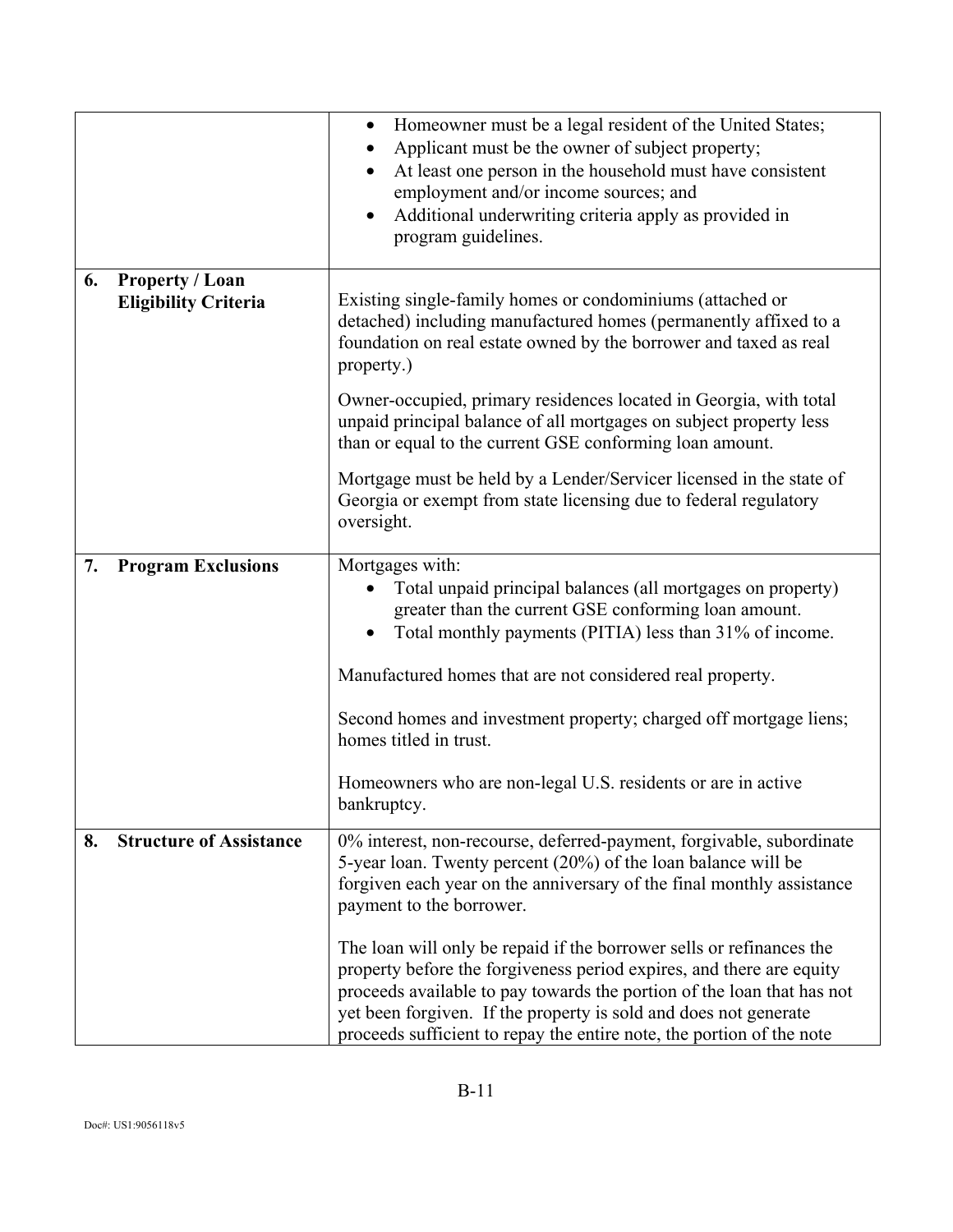|                                                                         | remaining unpaid after the proceeds are applied will be forgiven.                                                                                                                                                                                        |  |
|-------------------------------------------------------------------------|----------------------------------------------------------------------------------------------------------------------------------------------------------------------------------------------------------------------------------------------------------|--|
|                                                                         | The loan will be in the form of a subordinate mortgage evidenced by<br>a promissory note and secured by a deed on the property. Borrowers<br>will be required to sign and acknowledge the program guidelines via<br>written agreement.                   |  |
|                                                                         | Any funds returned according to established program guidelines will<br>be recaptured and used to assist additional homeowners through<br>December 31, 2017. After December 31, 2017, all remaining and<br>recaptured funds will be returned to Treasury. |  |
| <b>Per Household</b><br>9.<br><b>Assistance</b>                         | Eligible borrowers may receive up to \$30,000.00.                                                                                                                                                                                                        |  |
|                                                                         | Borrower may also be eligible for Hardship Reinstatement Program<br>funds only if funds provided under this program are not sufficient to<br>fully reinstatement the loan and obtain an affordable payment.                                              |  |
|                                                                         | In no case can the CLTV be reduced below 80%.                                                                                                                                                                                                            |  |
| 10. Duration of Assistance                                              | Assistance ends after a onetime payment to the servicer.                                                                                                                                                                                                 |  |
| 11. Estimated Number of<br><b>Participating Households</b>              | 1,000 homeowners.                                                                                                                                                                                                                                        |  |
|                                                                         | Estimated number served based on an average loan amount of<br>\$30,000.                                                                                                                                                                                  |  |
| 12. Program Inception /<br><b>Duration</b>                              | Program rollout is expected by February 1, 2014 and will last until<br>December 31, 2017 or until all funds are exhausted.                                                                                                                               |  |
| 13. Program Interactions<br>with Other HFA<br><b>Programs</b>           | Borrowers can access this program along with the Mortgage<br>Reinstatement Program if both eligible and funds are required to<br>reinstate the loan prior to the recast/modification. Combined<br>assistance shall not exceed \$30,000.00                |  |
| 14. Program Interactions<br>with HAMP                                   | Applicants denied for other HHF programs or Making Home<br>Affordable (MHA) programs may be eligible for assistance through<br>this program.                                                                                                             |  |
| 15. Program Leverage with<br><b>Other Financial</b><br><b>Resources</b> | The Program will disburse funds up to \$30,000.00 if the lien holder<br>agrees to a loan modification or recast that shows direct benefit to<br>the borrower. Investor match is not required.                                                            |  |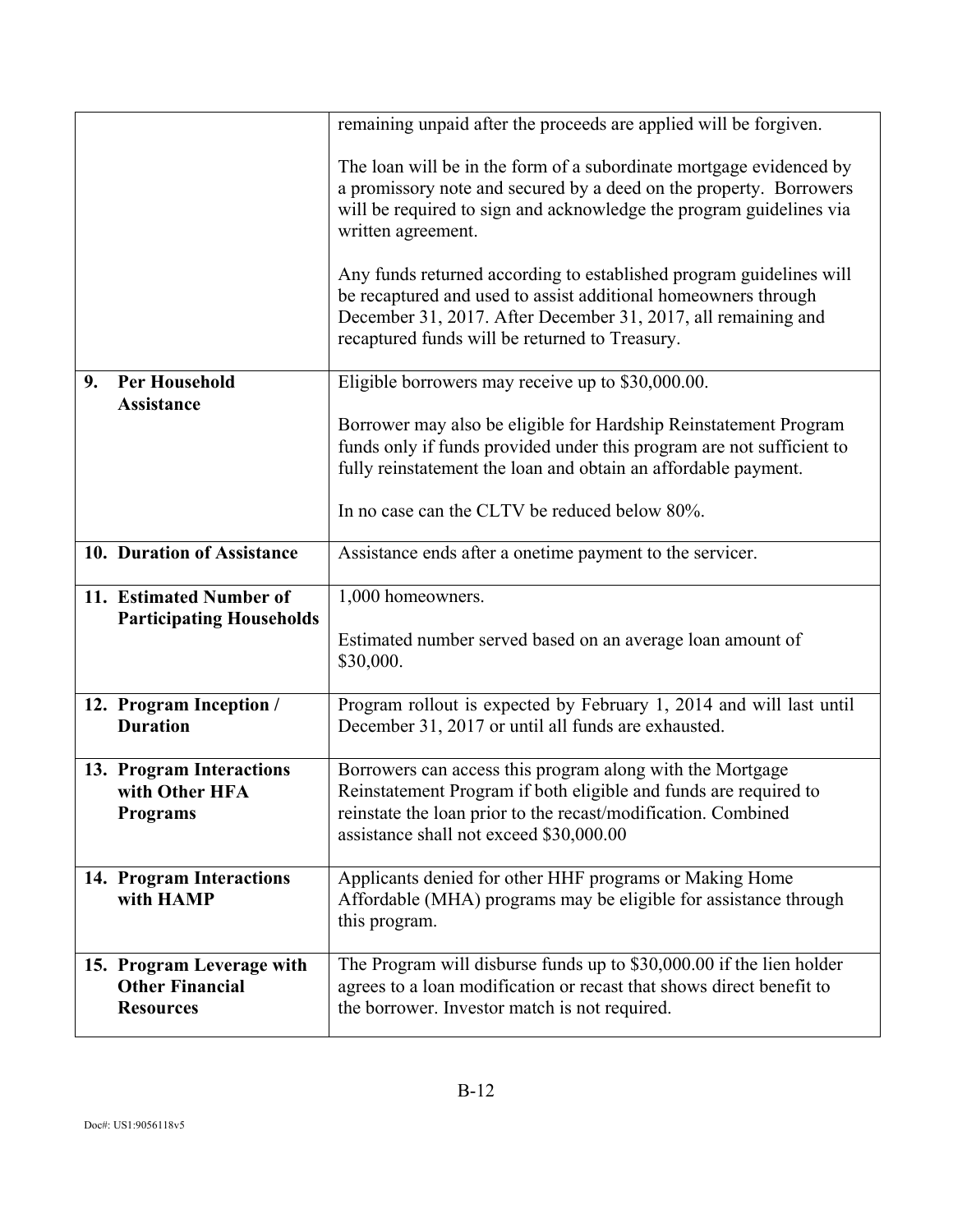| 16. Qualify as an           | $\Box$ Yes | $\boxtimes$ No |
|-----------------------------|------------|----------------|
| <b>Unemployment Program</b> |            |                |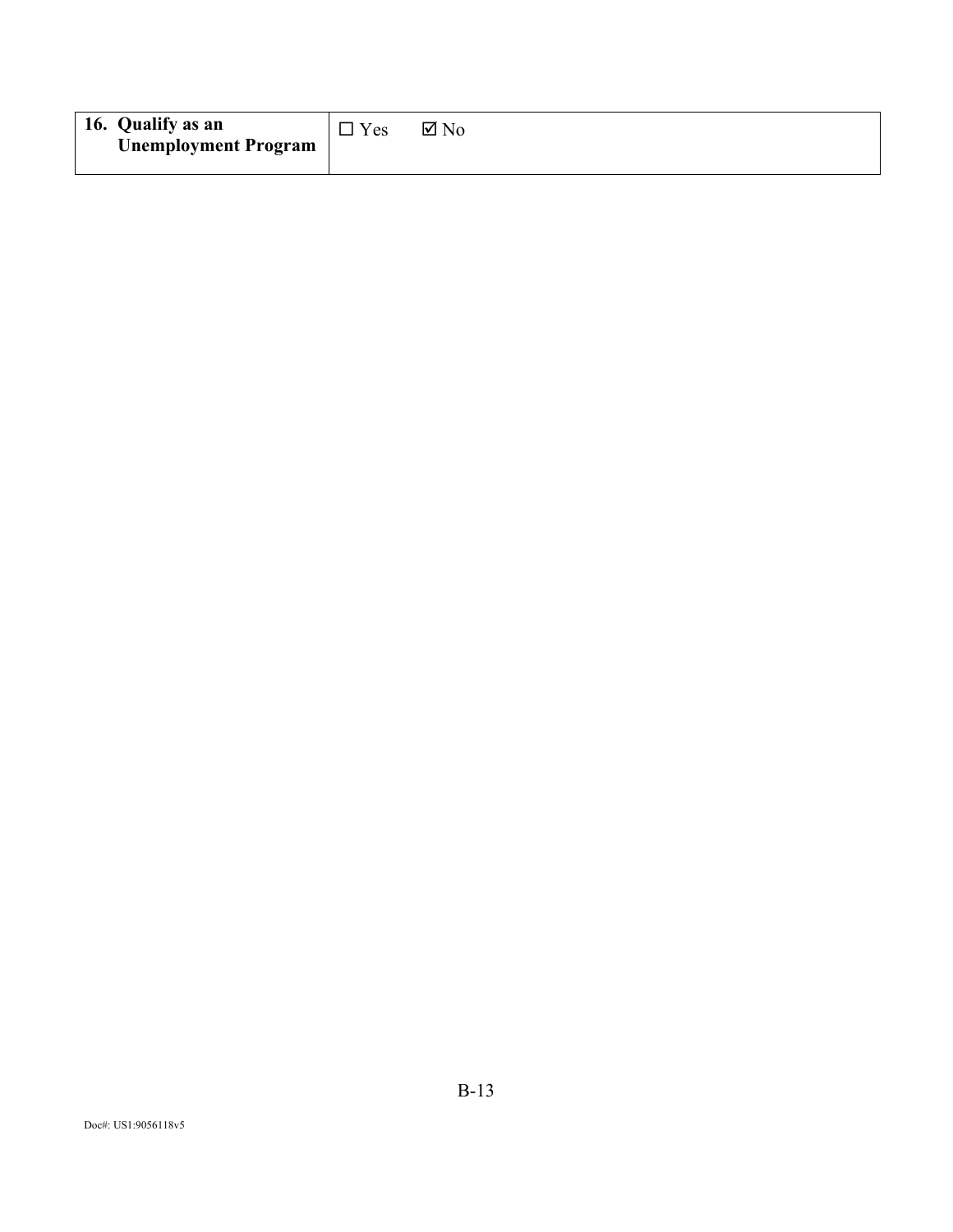# **SCHEDULE C**

#### **PERMITTED EXPENSES**

|                                                                 | Georgia         |  |  |  |  |  |
|-----------------------------------------------------------------|-----------------|--|--|--|--|--|
|                                                                 |                 |  |  |  |  |  |
|                                                                 |                 |  |  |  |  |  |
| One-time / Start-Up Expenses:                                   |                 |  |  |  |  |  |
| <b>Initial Personnel</b>                                        | \$0.00          |  |  |  |  |  |
| Building, Equipment, Technology                                 | \$90,612.00     |  |  |  |  |  |
| <b>Professional Services</b>                                    | \$0.00          |  |  |  |  |  |
| Supplies / Miscellaneous                                        | \$10,000.00     |  |  |  |  |  |
| Marketing /Communications                                       | \$0.00          |  |  |  |  |  |
| Travel                                                          | \$2,000.00      |  |  |  |  |  |
| Website development /Translation                                | \$260,000.00    |  |  |  |  |  |
| Contingency                                                     | \$0.00          |  |  |  |  |  |
| <b>Subtotal</b>                                                 | \$362,612.00    |  |  |  |  |  |
|                                                                 |                 |  |  |  |  |  |
| <b>Operating / Administrative</b><br><b>Expenses:</b>           |                 |  |  |  |  |  |
| Salaries                                                        | \$11,597,003.00 |  |  |  |  |  |
| Professional Services (Legal,<br>Compliance, Audit, Monitoring) | \$16,563,844.00 |  |  |  |  |  |
| <b>Travel</b>                                                   | \$57,994.00     |  |  |  |  |  |
| Buildings, Leases & Equipment                                   | \$1,045,070.00  |  |  |  |  |  |
| Information Technology &<br>Communications                      | \$2,356,356.00  |  |  |  |  |  |
| Office Supplies/Postage and<br>Delivery/Subscriptions           | \$1,171,395.00  |  |  |  |  |  |
| Risk Management/ Insurance                                      | \$0.00          |  |  |  |  |  |
| Training                                                        | \$0.00          |  |  |  |  |  |
| Marketing/PR                                                    | \$2,006,000.00  |  |  |  |  |  |
| Miscellaneous                                                   | \$0.00          |  |  |  |  |  |
| <b>Subtotal</b>                                                 | \$34,797,662.00 |  |  |  |  |  |
|                                                                 |                 |  |  |  |  |  |
| <b>Transaction Related Expenses:</b>                            |                 |  |  |  |  |  |
| <b>Recording Fees</b>                                           | \$726,000.00    |  |  |  |  |  |
| Wire Transfer Fees                                              | \$124,419.00    |  |  |  |  |  |
| <b>Counseling Expenses</b>                                      |                 |  |  |  |  |  |
| File Intake                                                     |                 |  |  |  |  |  |